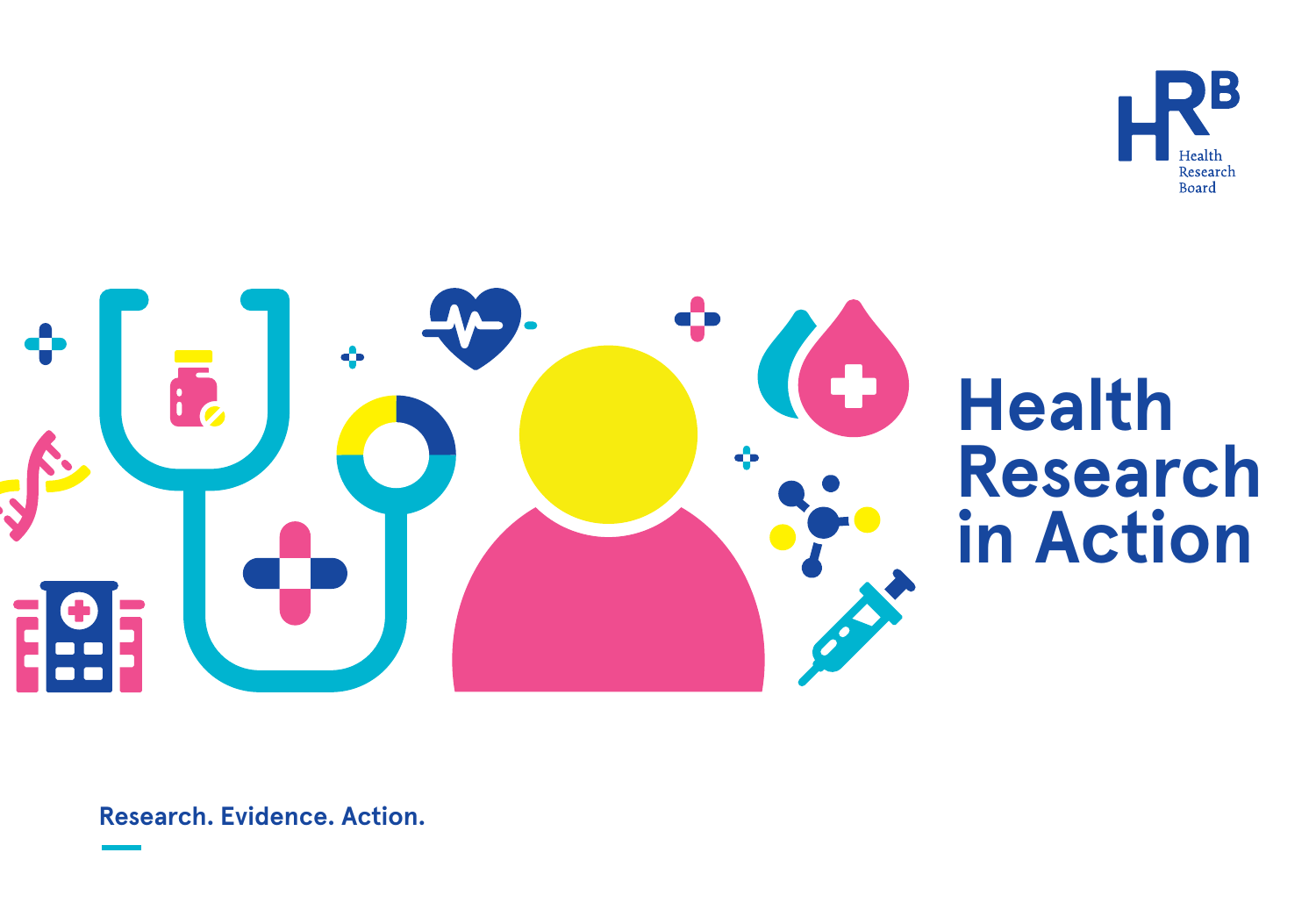# Introduction

The Health Research Board (HRB) is Ireland's lead public funding agency supporting innovative health research and delivering data and evidence that improves people's health and patient care. We are committed to putting people first, and ensuring data and evidence are used in policy and practice to overcome health challenges, advance health systems, and benefit society and economy.

This year's *Health Research in Action* highlights some of the many notable impacts and outcomes of our work during 2020. Firstly, we present a timeline providing an overview of our huge contribution to Ireland's efforts to combat COVID-19. This includes funding and enabling clinical trials to evaluate treatments, supporting research into medical, social and policy countermeasures, and providing evidence reviews to inform policy.

Secondly, we provide a snapshot in numbers of other work completed in 2020, followed by 22 success stories of wide-ranging health and social care research across four themes. That all of this was achieved despite the challenges of COVID-19 makes it even more impressive. It also further highlights the importance of health research, not just in the fight against COVID-19, but for the health and wellbeing of society and economy overall.

Thanks to science writer Dr Claire O'Connell and our valued HRB and HRB-funded researchers for helping us compile this. Sincere acknowledgement also to the public, patients and carers, as well as the health and social care professionals, that make so much of our work possible.

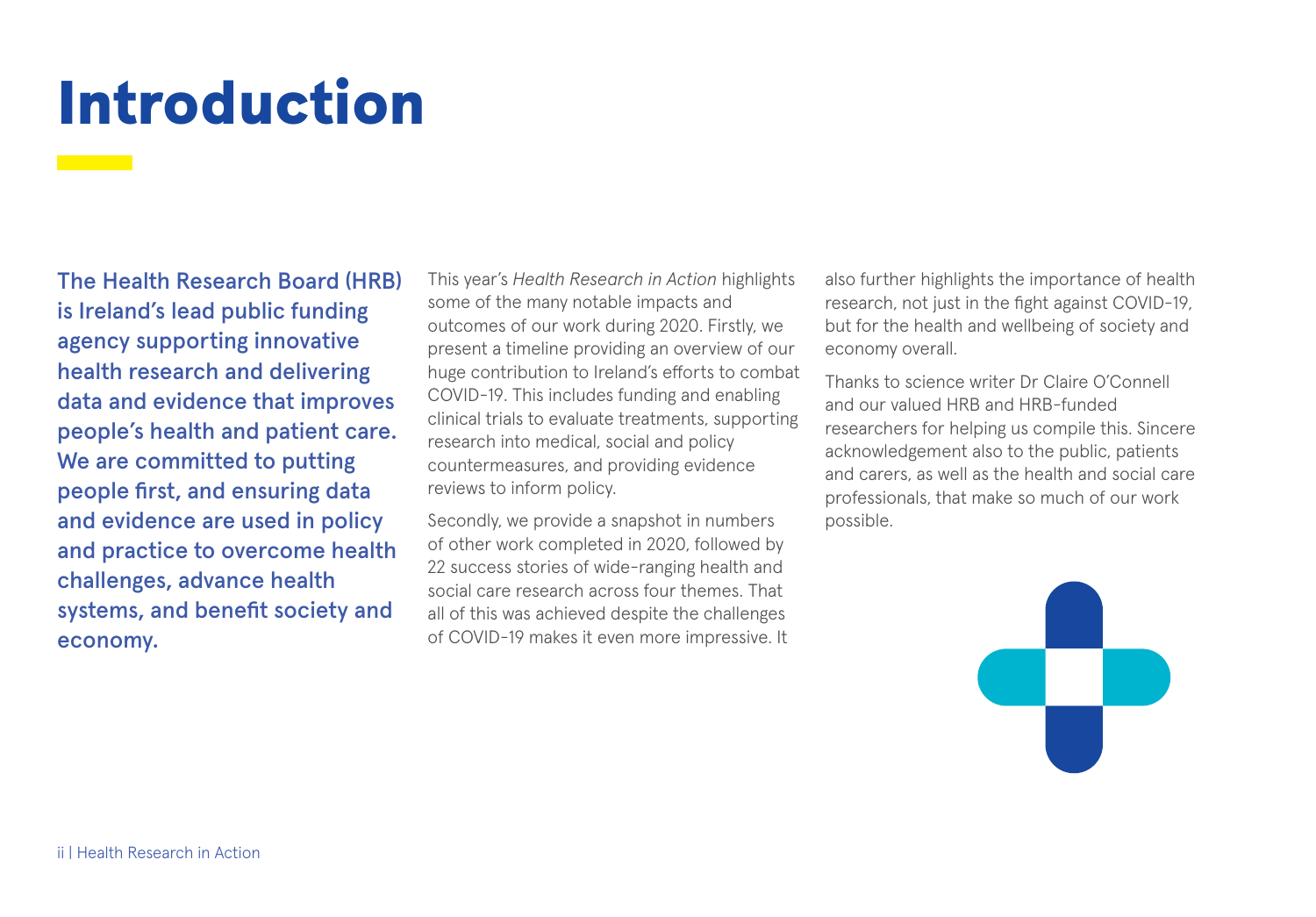

 $\mathcal{L}^{\text{max}}_{\text{max}}$ 

| HRB's 2020 COVID-19 timeline                                      | $\overline{2}$ |
|-------------------------------------------------------------------|----------------|
| HRB by numbers 2020                                               | $\overline{4}$ |
| <b>HRB success stories 2020</b>                                   |                |
| Theme 1: Improving health behaviour and<br>healthcare processes   | 6              |
| Theme 2: Empowering diverse voices in health                      | 13             |
| Theme 3: Better health in pregnancy, childhood<br>and adolescence | 20             |
| Theme 4: Gathering evidence for health policy<br>and services     | 26             |

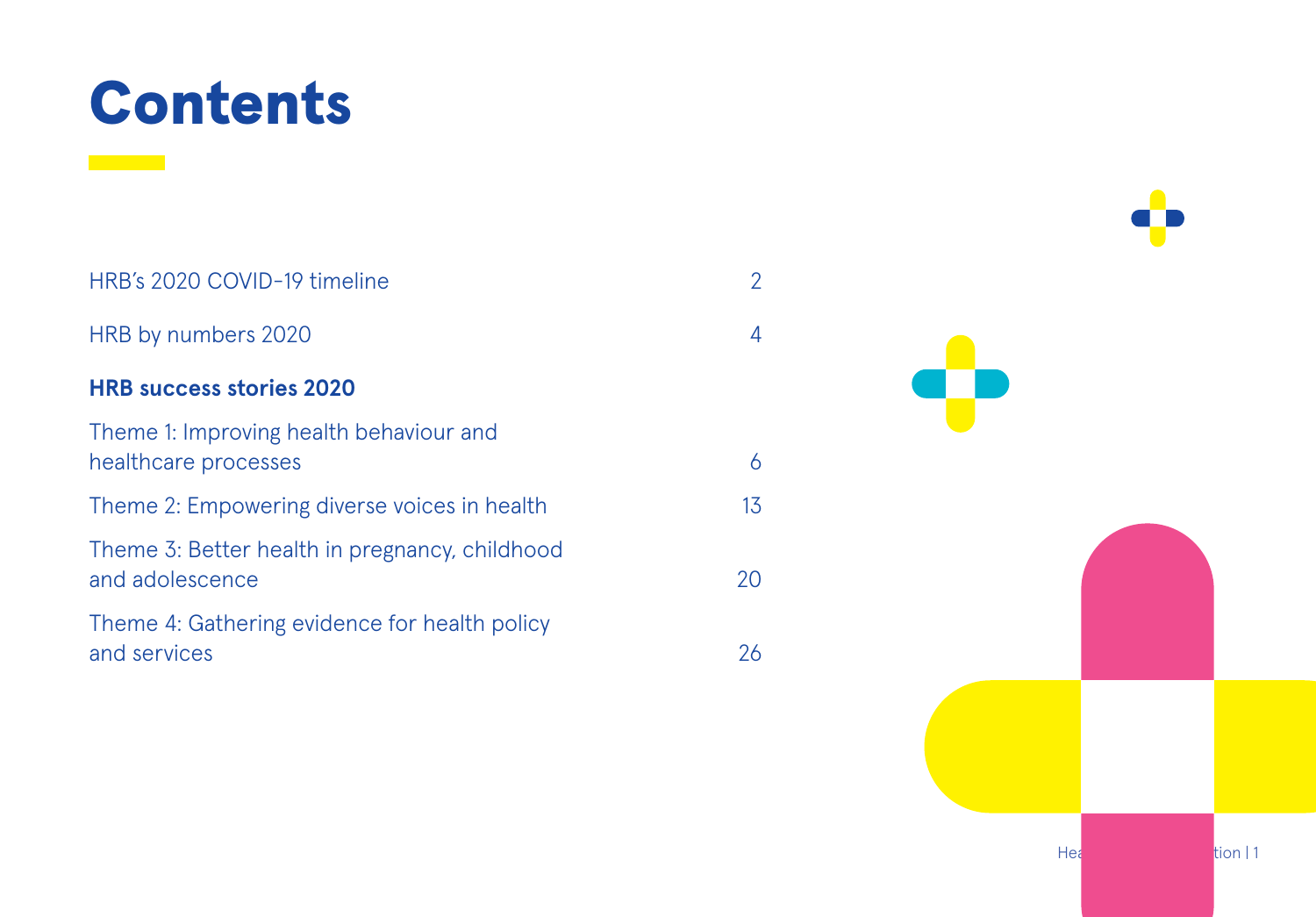### The HRB's key initiatives in response to the COVID-19 pandemic during 2020



- Facilitated a smooth transition to remote working by ensuring excellence in information and communications technology (ICT) and facilities
- Collaborated with the Irish Research Council (IRC) and Science Foundation Ireland (SFI) to co-fund a national COVID-19 Rapid Response Research, Development and Innovation programme
- Committed to data sharing in public health emergencies – a development expedited by COVID-19
- Began delivering evidence products to inform policy and practice
- Supported and funded Ireland's participation in the REMAP-CAP response to the COVID-19 pandemic
- Optimised HRB Open Research

## March **April April**

- Established a temporary National Research Ethics Committee for COVID-19 research
- Supported the Health Research Consent Declaration Committee's COVID-19 activity



• Supported iHealthFacts, a new website to help people make wellinformed health choices, particularly in relation to COVID-19

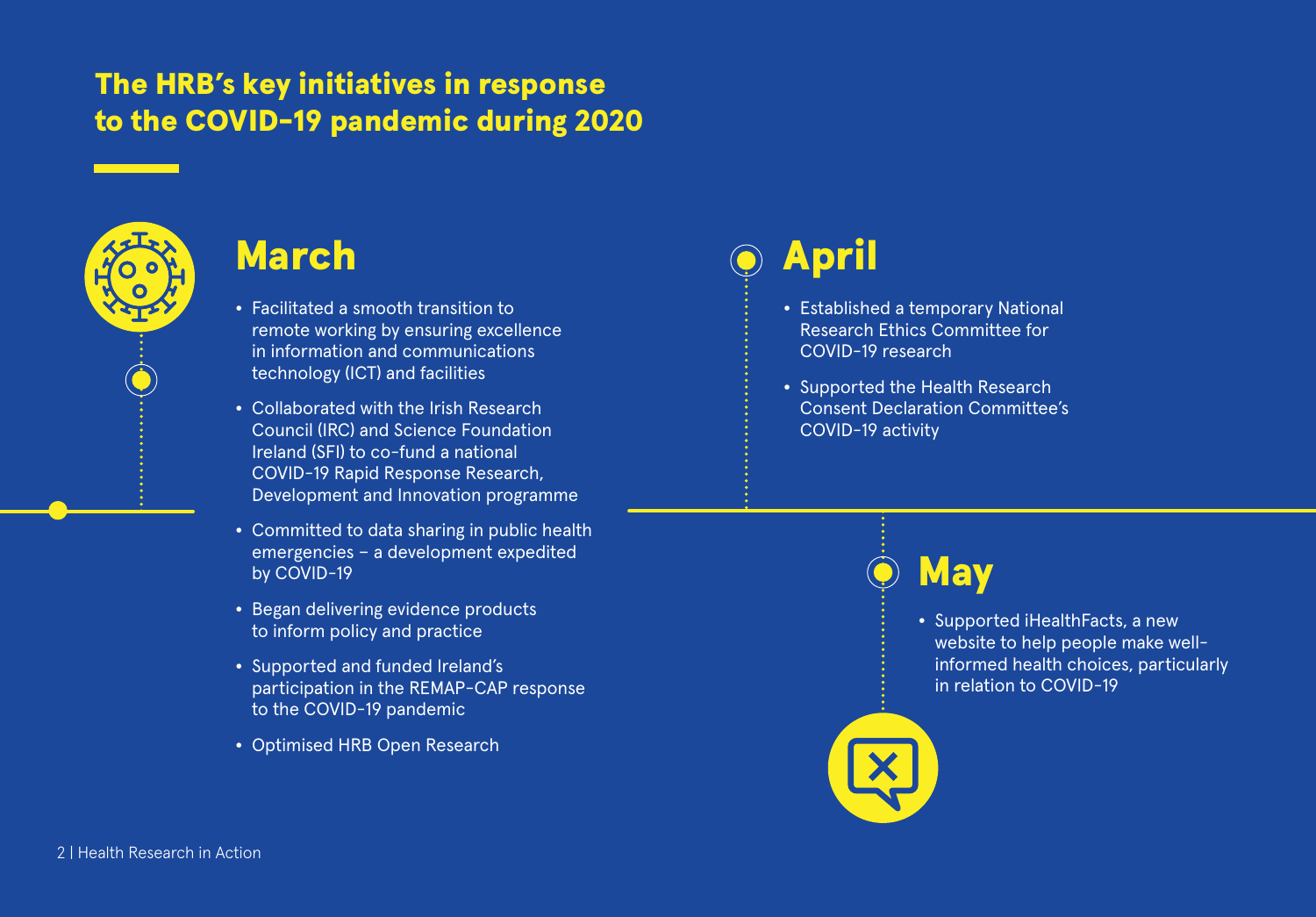

### **June**

• Supported Ireland's participation in Solidarity, the international clinical trial to help find an effective treatment for COVID-19, launched by the World Health Organization and partners

### O September (O November

• Co-funded the REMAP-CAP trial, which showed that a common steroid improves recovery and survival for critically ill COVID-19 patients

• Recorded further success for the REMAP-CAP trial, after it was shown that a new treatment using an arthritis drug, tocilizumab, proved effective for the sickest COVID-19 patients

### August

• Began collaborating with the Department of Health and the Central Statistics Office to create safe access to COVID-19 data for research



- Funded 14 additional projects jointly with the IRC under the COVID-19 Rapid Response Research, Development and Innovation programme
- Launched a funding call to establish a National COVID-19 Biobank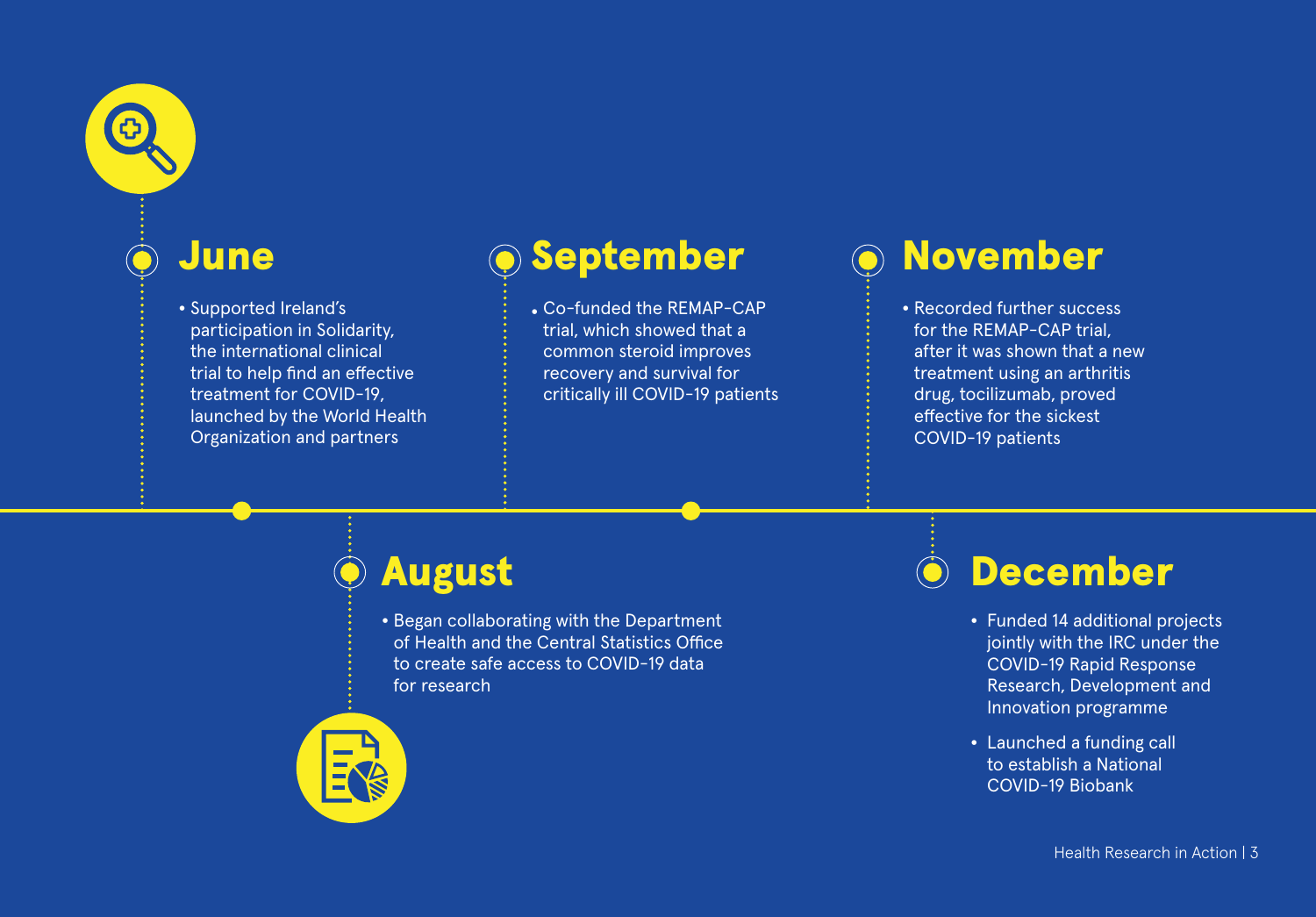### HRB by numbers

- A snapshot of work completed in 2020

### **The team managing our National Health Information Systems:**

**Serviced 101 requests for data** 

**Published 6 peer reviewed journal articles**

**Published 4 annual reports and national bulletins on drugs and mental health**

### **The HRB Evidence Centre:**

**Completed 15 evidence products for the Department of Health:**

- **6 evidence reviews**
- **8 evidence briefs**
- **1 comprehensive search**

### **In terms of funding**

**59 €19,372,354**  completed in 2020, worth a total of **awards**

#### **This research resulted in:**

**44** new methods or<br>
materials (e.g. assays,<br>
detences training databases, training materials)

**10** healthcare innovations<br>(e.g. medical (e.g. medical devices, therapies or interventions)

**77** influences on policy<br>
or practice (e.g. new<br>
olinical guidalines clinical guidelines, policy reports)

229 engagements with public bodies and media

**55** instances of public and<br>
patient involvement patient involvement (PPI) in research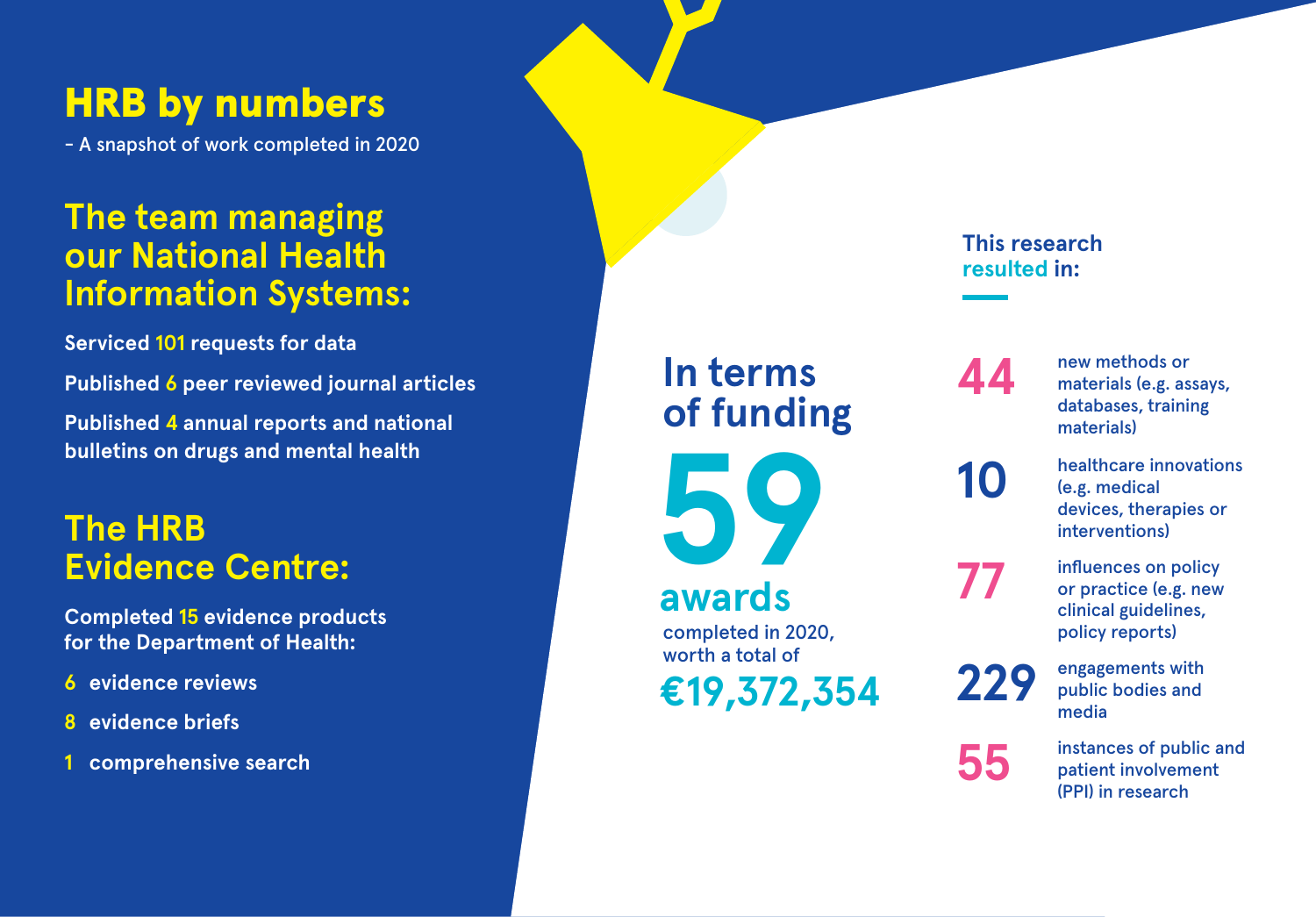# **Supported 137 research jobs**

222222222 **47** health and allied health professionals

**22** biomedical scientists

**24** social scientists

**18** other scientists

**26** other



**Significant** academic outputs

**34** PhDs/MScs completed<br>or in progress



**515** Peer-reviewed publications

or in progress

**40** Non-peer reviewed publications

**621** Presentations at scientific conferences



**79** Academic collaborations<br>with national colleagues

**68** Academic collaborations<br>with international with international colleagues



**The economic impact**



Leveraged **€28,901,451** total funding on foot of these awards



Negotiated **one** licence with industry



Started **four** industry collaborations



Filed **seven** patents



Developed **one** spin out company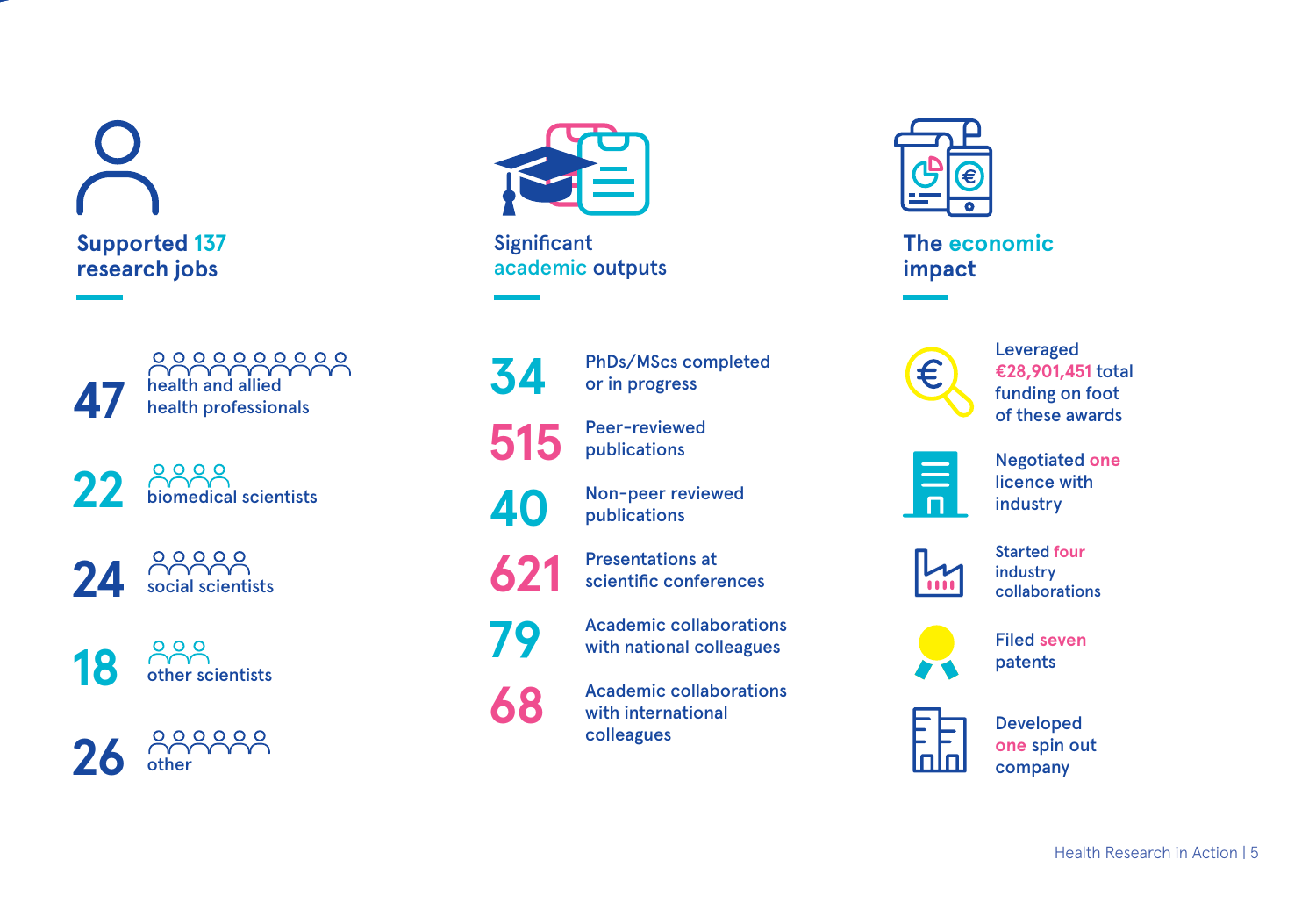Improving health behaviour and healthcare processes

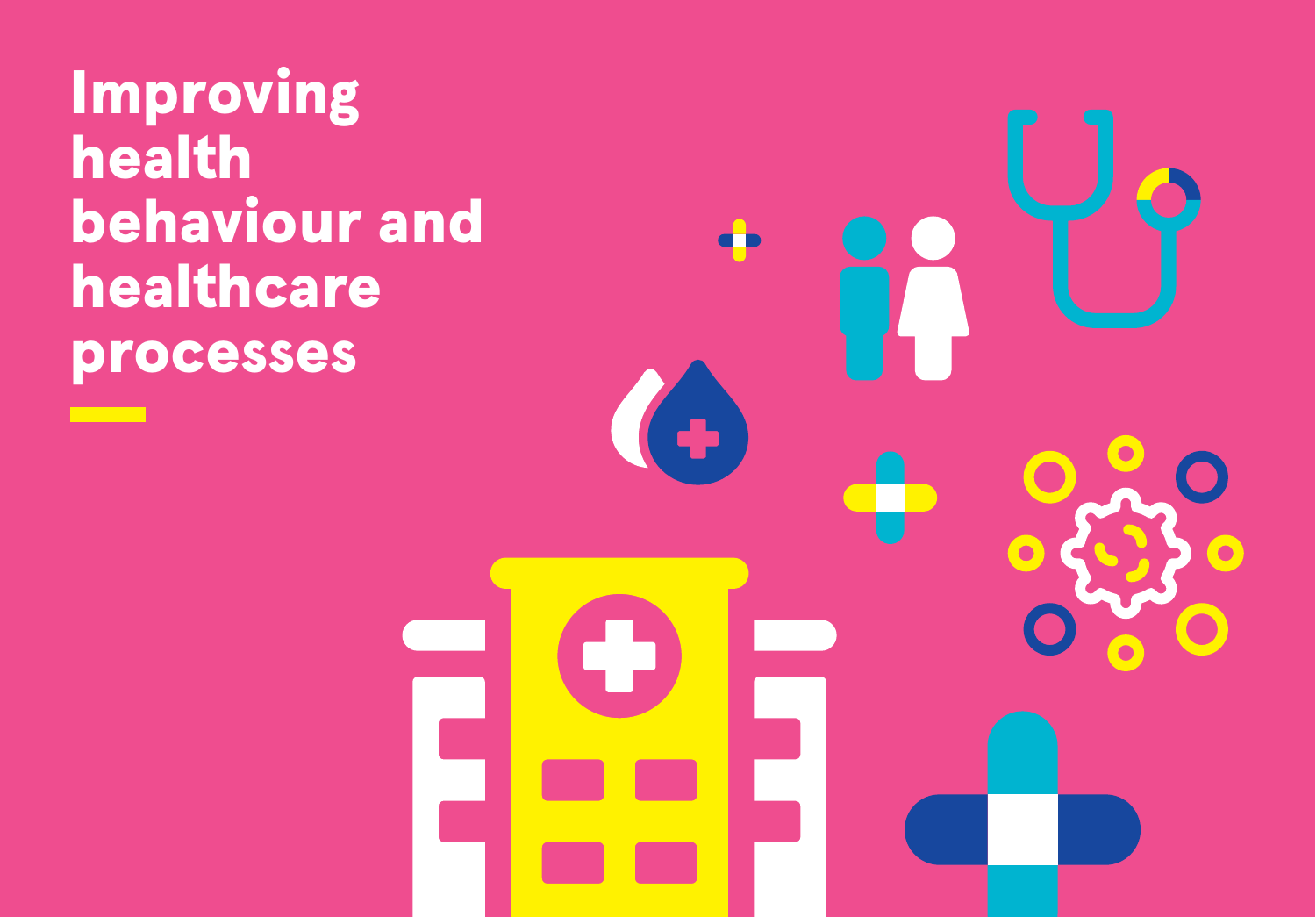### **A psychological boost for changing health behaviours**

Lead researcher: Professor Molly Byrne, NUI Galway

#### **The problem**

Behaviours such as smoking, exercise and diet are closely linked with our health. So, it's important to include behavioural scientists when designing initiatives to promote good health. But traditionally they have not been involved.

#### **The project**

Through a five-year HRB Leadership Award, Professor Molly Byrne created the Health Behaviour Change Research Group at NUI Galway, which has amassed research, expertise and training in Ireland in the areas of behaviours which are important in diabetes, heart disease and primary care (GPs, public health nurses, pharmacies etc).

#### **The outcomes**

- The Health Behaviour Change Research Group (HBCRG) was established, and is now an international centre of excellence for behaviour change research
- Identifying and tackling barriers to people attending support programmes for diabetes

or rehabilitation following heart-related issues, and encouraging them to get the help needed to improve their health

- The HBCRG is delivering training on behaviour change to wider communities through partners, including Sport Ireland
- Researchers at the HBCRG are working closely with the Healthy Ireland Programme and the Health Service Executive (HSE) to implement a framework to train healthcare professionals in behaviour change and the importance of every interaction with patients
- The award has strengthened international networks and enabled Ireland take a leadership role in initiatives such as the International Behavioural Trials Network
- Health psychologist Professor Molly Byrne was on the Communications sub-committee that advised the National Public Health Emergency Team in the first 20 months of the COVID-19 pandemic.

**Professor Molly Byrne, Director of the Health Behaviour Change Research Group, NUI Galway, says:** 

**"**

"In 2014 the HRB saw the opportunity and took a chance on investing in me to build health behaviour change research in Ireland. This award has allowed me to develop, train and mentor a cohort of researchers, some who are still with the HBCRG and some who have since assumed their own leadership roles. We have brought psychology and behaviour change more to the fore when thinking about health interventions in Ireland, from seeing if patients will attend cardiac rehab more if it is online, to training GPs on how to help patients manage behaviour change, to encouraging people to boost physical activity through sport. The gap was there, and in five years we have established health psychology and behaviour change as an important discipline for designing policies and interventions in Ireland."

Health Research in Action | 7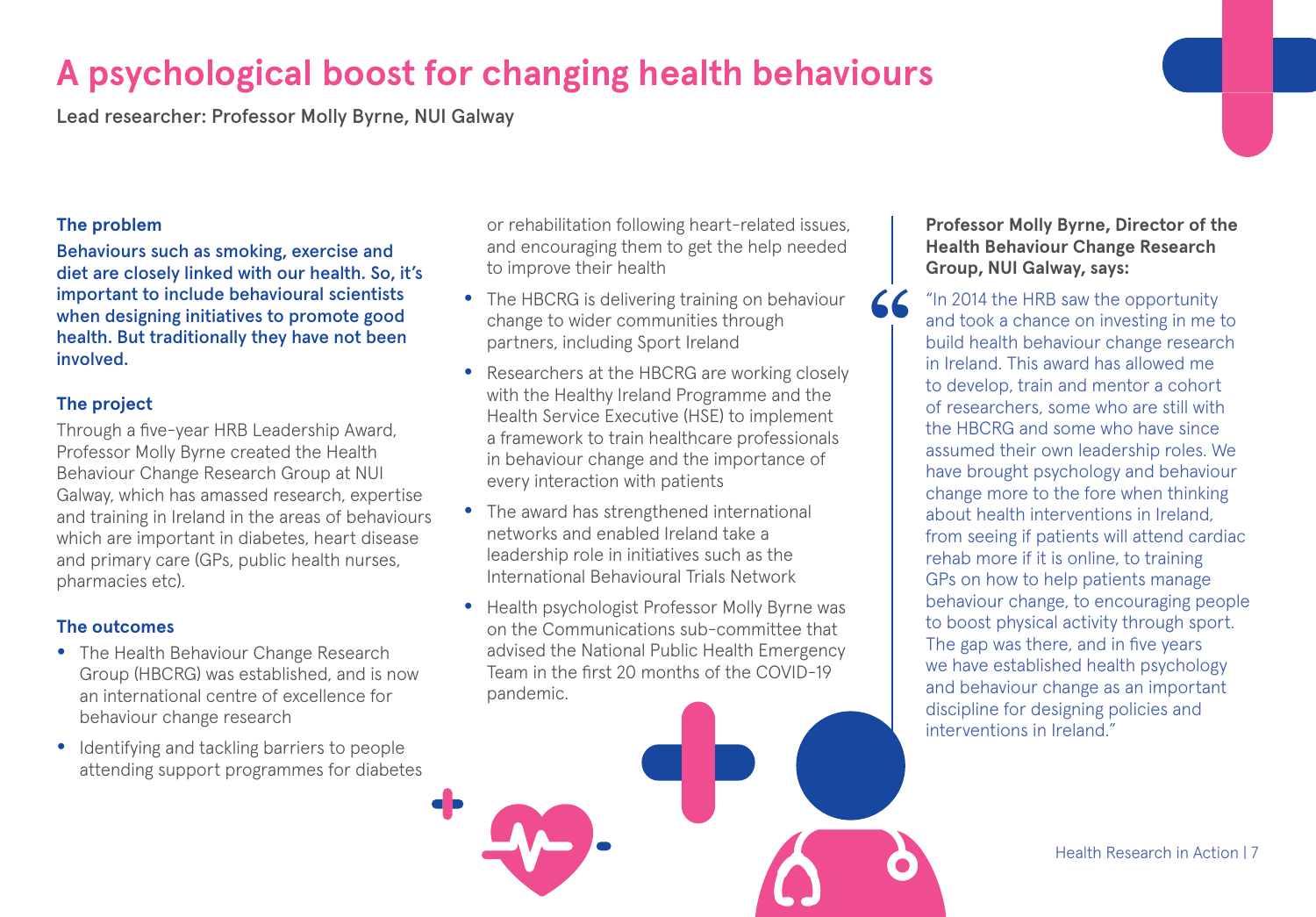### **Improving attendance for diabetes eye-screening - what do people with diabetes and healthcare professionals find acceptable and feasible?**

Researchers: Lauren O Mahony, Dr Sheena McHugh, Dr Fiona Riordan, University College Cork (UCC)

#### **The problem**

People with diabetes should have regular eye screening to check if their eyes are being damaged by the disease. An HRB-funded project called IDEAS (Improving Diabetes Eye-Screening Attendance) is developing new approaches to encourage people to attend eye screening.

#### **The project**

Lauren O Mahony, a former BSc student of Public Health Sciences in UCC, received a HRB Summer Studentship Award to analyse data gathered in the IDEAS project. She compared the perspectives of 13 people with diabetes and 17 healthcare professionals about suggestions to encourage eye screening among people with diabetes such as reminder prompts or information campaigns. She wanted to discover and compare what intervention content each group felt was workable and acceptable and why.

#### **The outcomes**

- Healthcare professionals and people with diabetes had similar concerns. For example, they wanted to ensure that interventions would inform people about the need for regular eye screening in diabetes, but not in a way that scared them
- Sometimes perspectives on intervention content differed between healthcare professionals and people with diabetes. For example, healthcare professionals were concerned about the extra resources needed to change people's behaviour around eye screenings, while people with diabetes stressed the need to protect patient privacy with any intervention
- The results were presented at the 2020 New Horizons Research Conference in UCC
- Lauren O'Mahony is continuing the analysis in a post as a Research Assistant at UCC.

#### **Lauren O Mahony, Research Assistant, UCC School of Public Health, says:**

"When you are developing an intervention to encourage a health behaviour — in this case going for regular eye screening if a person has diabetes — it is important to involve different kinds of intervention end-users and see what their preferences are and whether they overlap. Since completing the HRB Summer Student project, I have continued to develop research on how to involve different groups of stakeholders when designing interventions to guide behaviour change in health." **"**

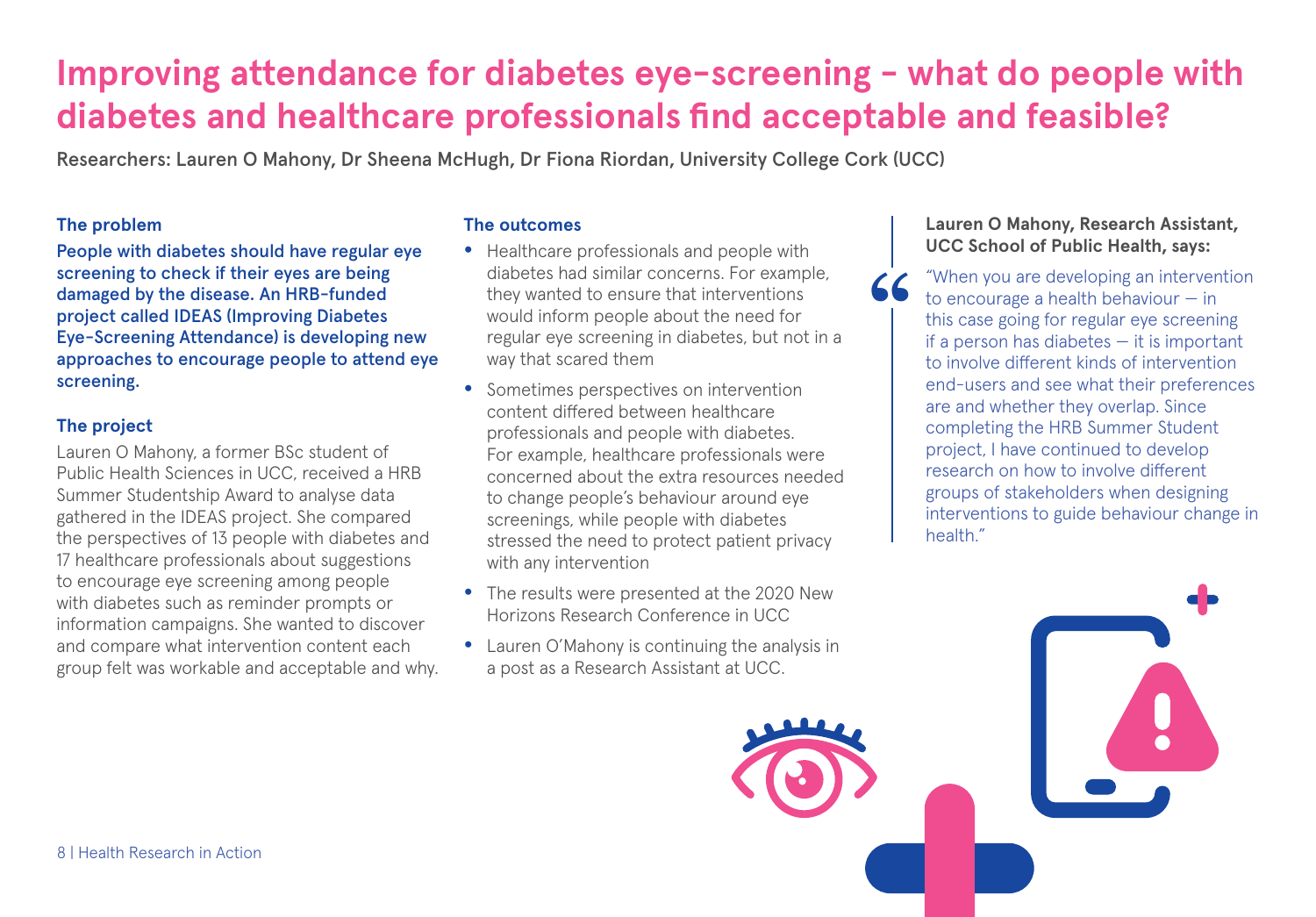### **Like a good red wine, stored red blood cells improve with age**

Lead researchers: Professor Alistair Nichol, University College Dublin (UCD); Professor Jamie Cooper, Monash University, Melbourne

#### **The problem**

Patients who are critically ill may need a transfusion of donated red blood cells (RBCs), but these are in short supply and have a shelf life of just a few weeks. To protect the supply, blood transfusion services have traditionally tried to use the older stored products first, but there has been a recent trend to use fresher stored RBCs in case they are better, which puts further pressure on blood supplies. But are older blood stocks just as good?

#### **The project**

To determine the best practice, the TRANSFUSE (Standard Issue Transfusion versus Fresher Red-Cell Use in Intensive Care) trial recruited 4,919 critically ill patients in Ireland, Finland, Saudi Arabia, Australia and New Zealand. Around half of them received the standard, aged RBC products and the other half got the freshest available products.

#### **The outcomes**

- As the largest study of its kind, the TRANFUSE trial determined that standard, older red blood cell products are slightly better for critically ill patients in intensive care, compared to the freshest available products
- We now know the age of transfused red blood cells does not impact patient survival rates among critically ill adults, and older cells are associated with fewer fevers
- A smaller trial in Canada found a similar result
- The findings are changing practices among blood transfusion services and the clinicians that use blood products in critical care
- The TRANSFUSE trial will boost the available stock of donated red blood cells globally for patients, ensuring that older products are used before fresher ones and reducing the pressure on transfusion services.

**Professor Alistair Nichol, Chair of Critical Medicine in UCD, Director of the HRB Irish Critical Care Clinical Trials Network and Consultant Intensivist/ Anaesthetist, St. Vincent's University Hospital, says:** 

"Given the large amounts of red blood cell donations transfused globally, making even a small difference to the supply can have a huge impact. In the absence of evidence, some blood transfusion services were reducing the shelf life of RBC products, but with this large study we saw a very clear signal that in the Intensive Care Unit the freshest available blood is not better, and that for critically ill patients the current standard of care is desirable. This has closed the chapter on that question. and will have the knock-on effect of reducing the pressure on blood donation and transfusion services around the world. These findings are saving money and lives." **"**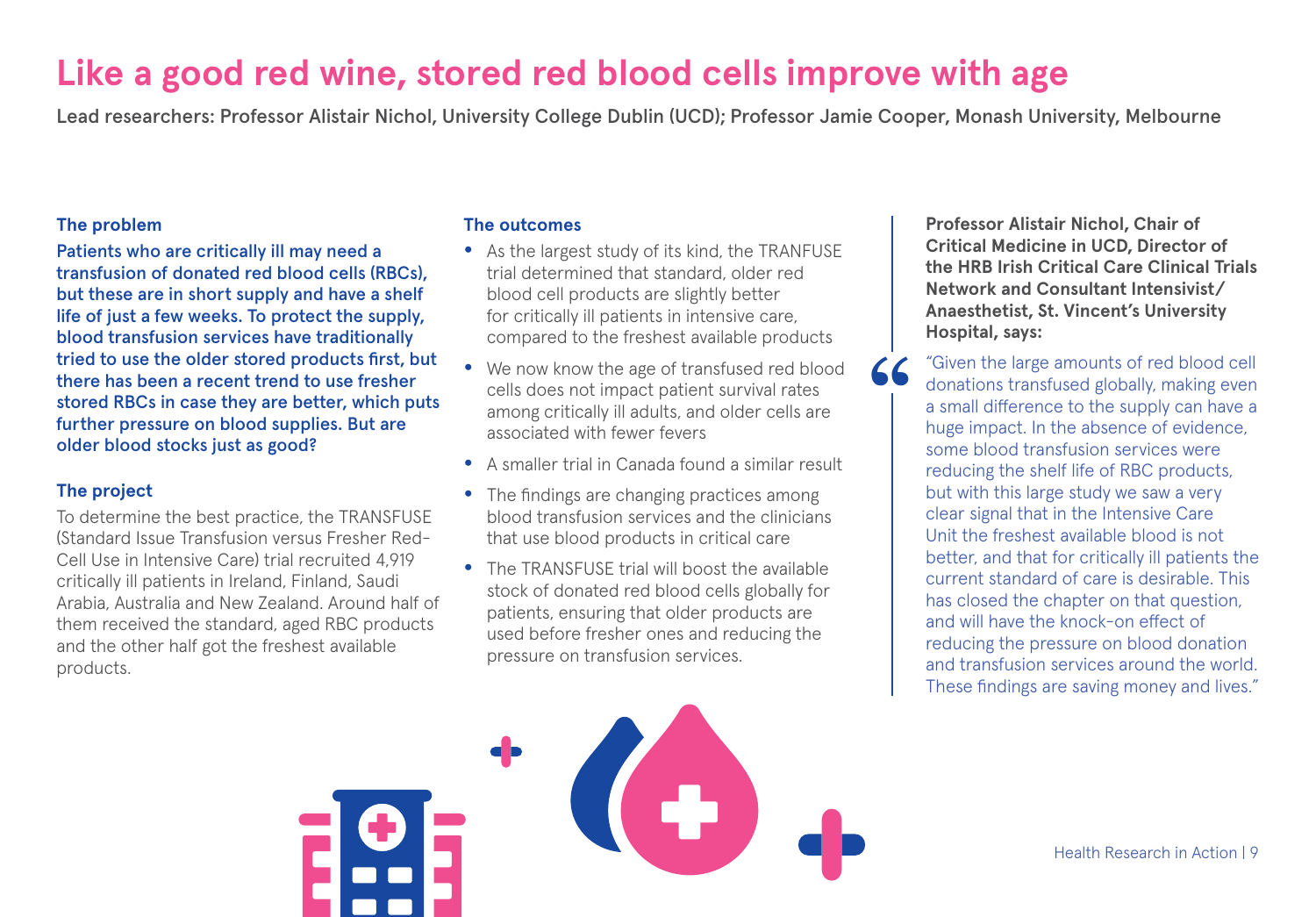### **A helping hand for hand hygiene in the Intensive Care Unit (ICU)**

Lead Researchers: Dr Paul O'Connor, NUI Galway; Dr Michael Power, National Clinical Programme for Critical Care, Health Service Executive (HSE)

#### **The problem**

Globally, hundreds of thousands of patients die each year from new infections contracted in healthcare settings. Hand hygiene, which has been in the spotlight due to COVID-19, is an important step to reducing the spread of a wide range of potentially dangerous infections. But it is not always performed effectively.

#### **The project**

HRB-funded research at NUI Galway assessed hand hygiene practices in ICUs in Ireland.

#### **The outcomes**

- ICUs in Ireland generally have the supplies for hand hygiene and staff are aware of its importance in preventing infection
- ICU staff may overestimate how often they carry out hand hygiene
- The researchers developed a new toolkit of 21 interventions to help ICUs find the best way to boost effective hand hygiene practices.

#### **Dr Paul O'Connor, says:**

**"**

"Although hand hygiene is simple, the related behaviours are complex and not always easy to change, and interventions aimed at improving compliance are often not based on scientific knowledge and may not be that effective. By this rigorous analysis of the factors influencing hand hygiene behaviour in ICUs in Ireland, we could develop a toolkit to help ICU staff in Ireland and internationally use approaches to improve hand hygiene and thereby reduce infections, protecting the vulnerable patients in their care."

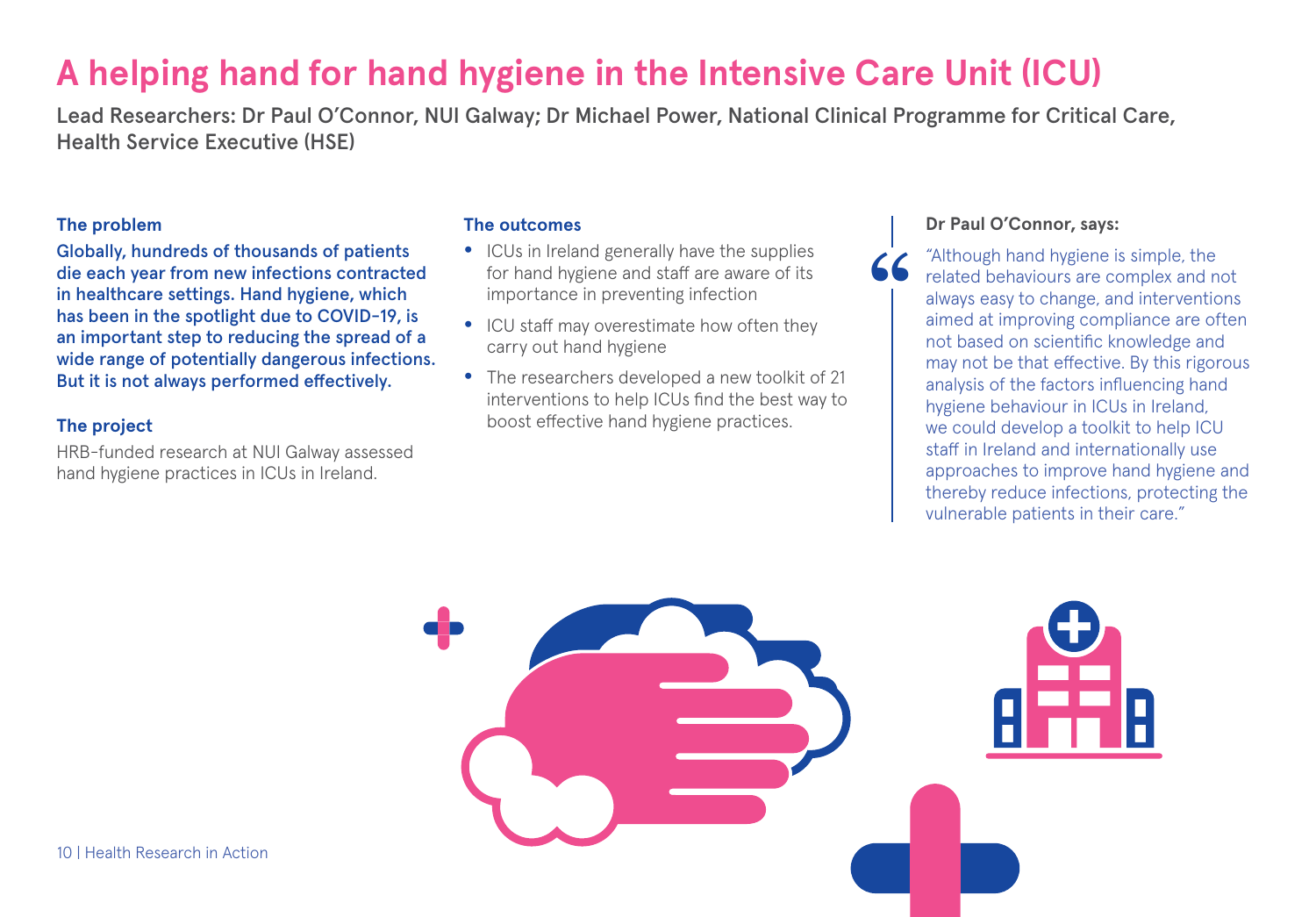### **SPECPREDICT: A new imaging tool to predict outcomes in cancer patients**

Lead researchers: Dr Aidan Meade, Technical University (TU) Dublin; Professor William Gallagher, Dr Arman Rahman, University College Dublin (UCD) and Professor Jacintha O'Sullivan, Trinity College Dublin (TCD)

#### **The problem**

In as many as 60% of patients with breast and oesophageal cancer, treatment does not control the disease effectively. It is also difficult to predict how a tumour will respond to treatment, or how the disease may progress over time.

#### **The project**

The SPECPREDICT project led by TU Dublin analysed samples of tumours from breast cancer and oesophageal cancer patients to develop a method for predicting patient outcomes. The researchers used spectral imaging technology and deep-learning software to look for features in the tumours of patients who were receiving the standard-of-care treatment. They wanted to find out if features of the tumours could help to predict patient outcome when receiving standard-of-care therapy.

#### **The outcomes**

- New characteristics identified in breast and oesophageal cancer tumours that predict patient outcome following standard treatment
- New funding from Science Foundation Ireland (SFI) to expand the study and improve deeplearning technology for prediction on whether the cancer will come back after treatment.

**Dr Aidan Meade, Lecturer in Physics at TU Dublin and Principal Investigator and Researcher with the SFI ADAPT Centre, says:** 

"Many cancer patients don't respond fully to treatment, or the cancer returns after a time. We are trying to reduce the number of people undergoing treatment that doesn't suit their cancer. By giving clinicians tools to analyse a tumour that are based on deep-learning, as well as quick and cheap to use, we hope to help them more precisely identify the treatment approach that is the best fit for that patient."

**"**

Health Research in Action | 11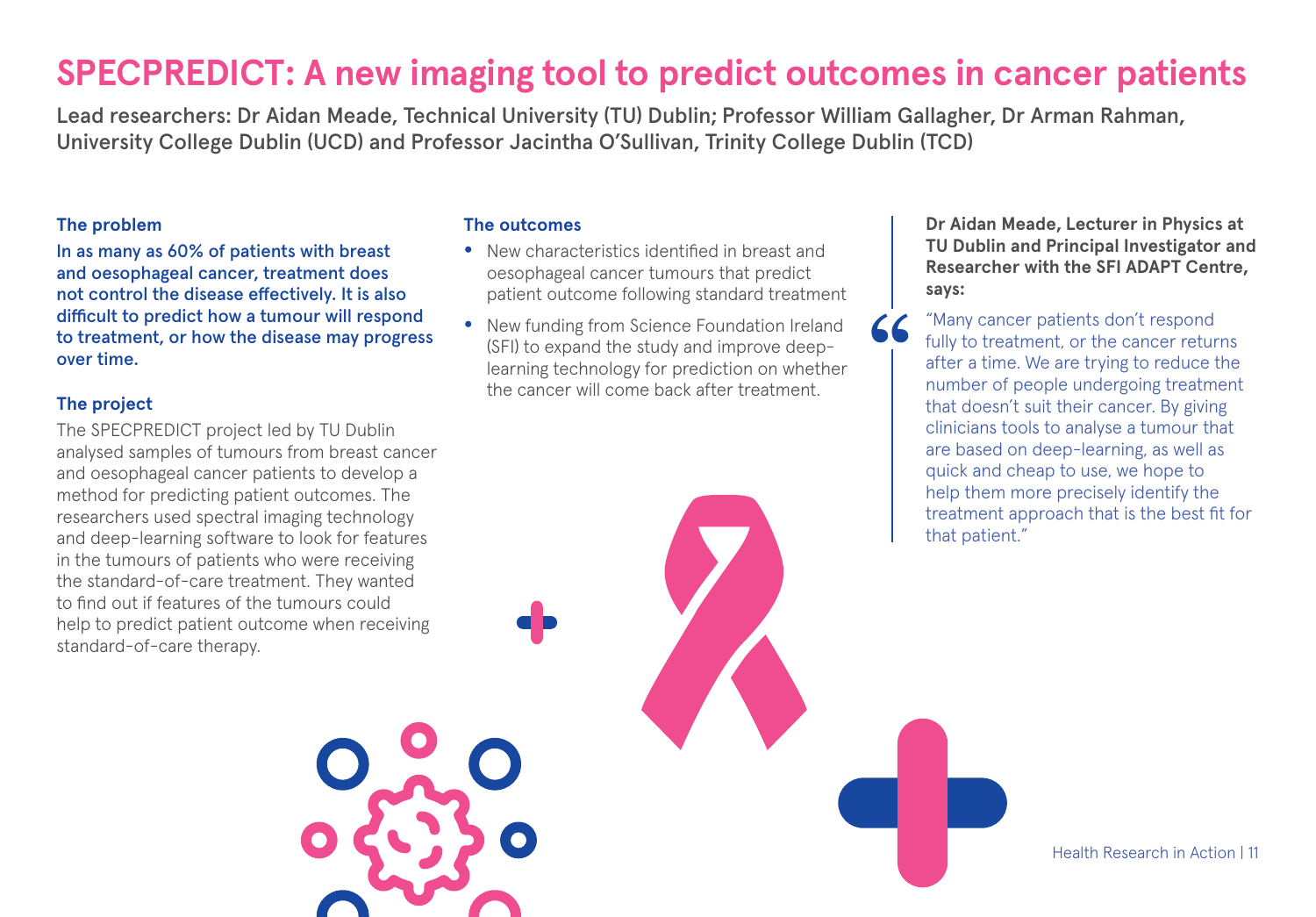### **AIIHPC — research to meet the growing need for palliative care**

#### **The problem**

Almost three in four people who die in Ireland have conditions where they could benefit from palliative care. And as people tend to live longer and more diseases become manageable for longer, the need for palliative care is expected to double over the next three decades. We need to understand how to meet these needs to improve people's quality of life during illness.

#### **The project**

The Health Research Board (HRB) and The Health and Social Care Research and Development Division in Northern Ireland provide funding to the All Ireland Institute of Hospice and Palliative Care (AIIHPC) to support the Palliative Care Research Network (PCRN). The network has 49 members from across the island of Ireland in disciplines including medicine, nursing, psychology, allied health professions, health economics, pharmacy and law.

#### **The outcomes**

- AIIHPC has created two posts (the PCRN Project Manager and the Knowledge Transfer Project Manager) to provide additional support for researchers in the network and help them raise funding for research projects and widely communicate the findings of their studies
- AllHPC has supported the next generation of research leaders through the Early Career Researcher Forum, which has 205 members
- Between 2017 and 2020 the PCRN secured an additional €5.3 million to support research projects
- PCRN members published more than 400 peer-reviewed papers between 2017 and 2020
- Between 2017 and 2020, there were 50 research engagements with AIIHPC's Voices4Care Public, Patient and Carer involvement in research (PPI) panel of people with life-limiting conditions, carers, former carers and interested citizens.

**Karen Charnley, Director of All Ireland Institute of Hospice and Palliative Care (AIIHPC), says:** 

**"**

"The funding that AIIHPC receives from the HRB is crucial to us being able to support the Palliative Care Research Network, and it is highly valued. Through that funding we have been able to support different types of research on how palliative care can best be delivered, from models that analyse how services can operate through to testing interventions to support patients. This research is extremely important as the need for palliative care services is increasing fast and we must know how to grow services and support people's quality of life in their time of need."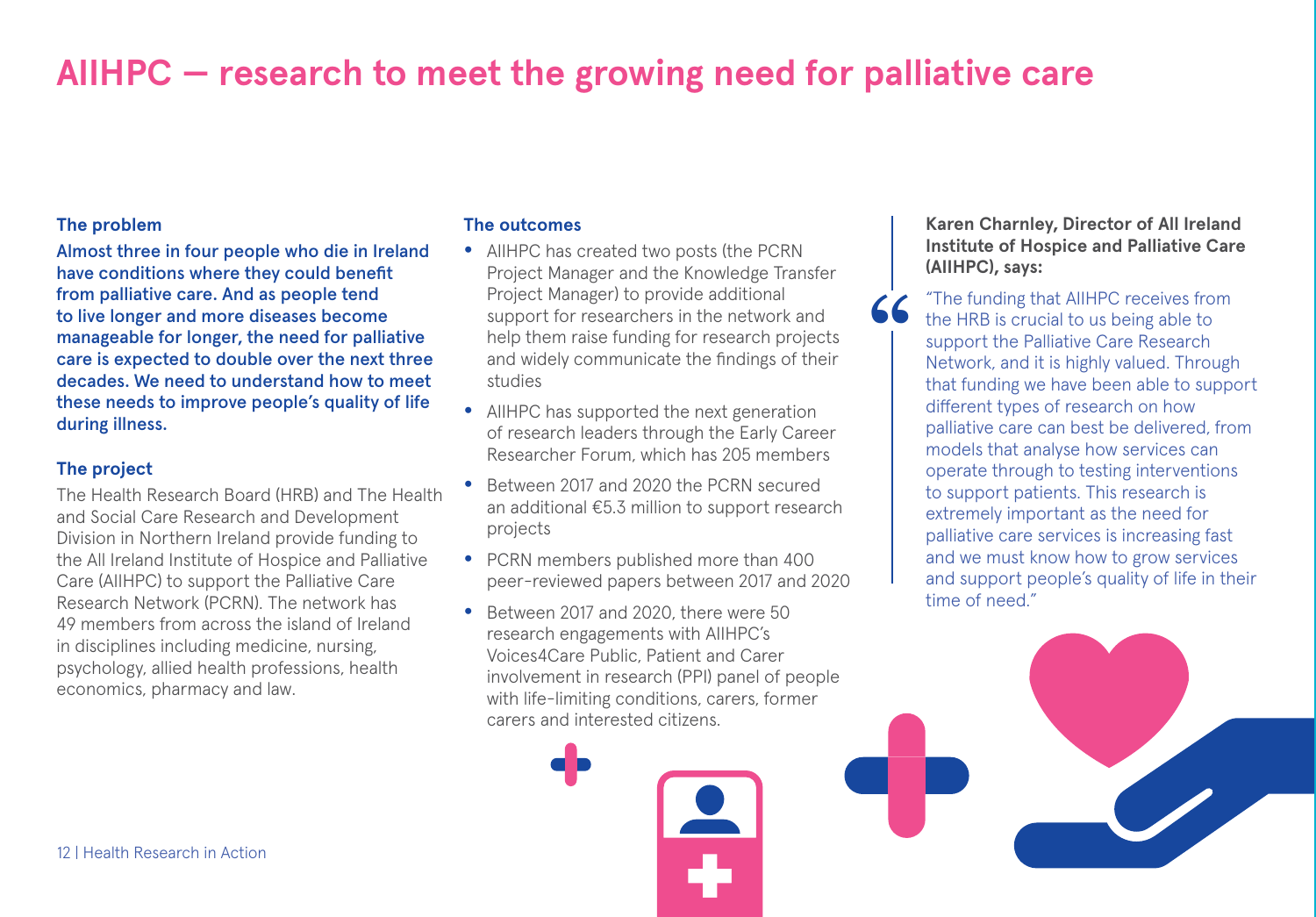## **Empowering** diverse voices in health

Health Research in Action | 13

€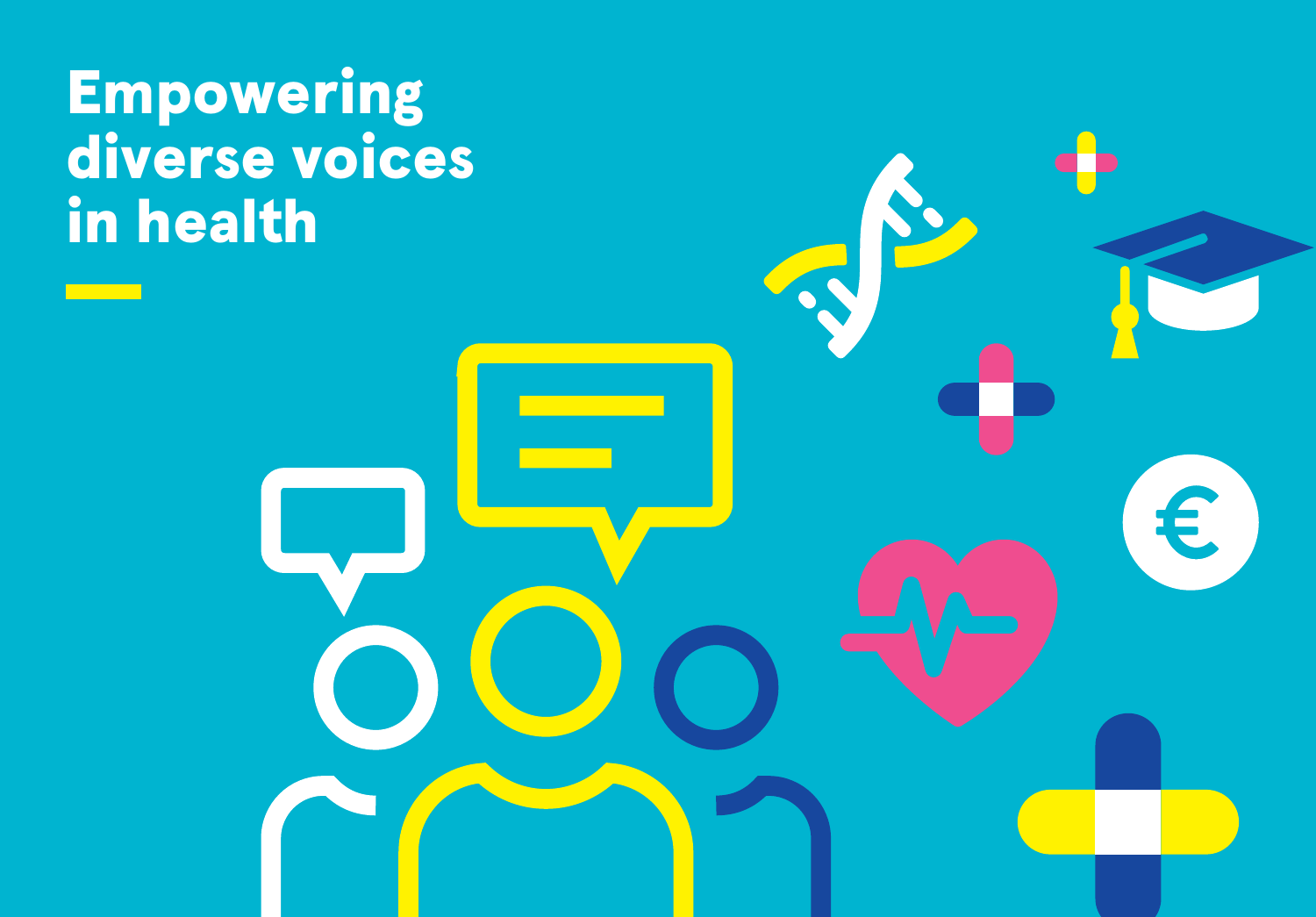### **The patient perspective on improving day-to-day tasks with Multiple Sclerosis**

 $\boldsymbol{\mathcal{C}}$ 

Researcher: Robert Joyce and Dr Sinéad Hynes, NUI Galway

#### **The problem**

People with Multiple Sclerosis (MS) can experience cognitive difficulties, making it harder to focus on and carry out day-to-day activities. This can lead to them feeling tired, frustrated and irritable and attempting fewer tasks.

#### **The project**

With HRB funding, a team at NUI Galway, led by Dr Sinéad Hynes, is trialling a cognitive occupation-based programme for people with MS (COB-MS), where they work with an occupational therapist on an eight-session programme focused on various techniques such as setting goals and pacing to help them accomplish day-to-day tasks. Importantly, a patient-researcher (Robert Joyce) was involved from the outset, to ensure the study incorporates the needs of people with MS.

#### **The outcomes**

- Patient-researcher Robert Joyce, who has MS, has worked on the project from the start in the first role of its kind at NUI Galway
- By having patient input, the project has been designed to work for people with MS
- The trial recruited many participants through Robert Joyce telling his own story of living with MS in local and national media including the Irish Independent and the Farmer's Journal
- The manual used by participants in the project was specifically made to suit the sensory and mobility requirements of people with MS
- While the trial is ongoing, participants have anecdotally reported success in completing tasks after they practiced the techniques in the study
- Robert Joyce, Dr Sinéad Hynes and Dr Christopher Dwyer have published an [open letter in HRB Open Research](https://hrbopenresearch.org/articles/4-11) about the experience and impact of Patient, Public and Carer Involvement (PPI) in research on the project.

#### **Robert Joyce, Patient-researcher at NUI Galway, says:**

"It is critical that patients have a voice in shaping research. Only by having that day-to-day lived experience of a condition can you understand what the potential obstacles are in a research project. One example in this case was the manual describing the techniques in the intervention, which was bound in a way that people with MS could find difficult to use. Because I have MS, I could see that, so we changed the design and it was not the obstacle it could have been. I see myself as a bridge between the patient community and the researchers, helping to ensure that they understand each other's needs. And while the study is ongoing, it's heartening to hear from some participants that they are feeling a tangible benefit of the intervention." **"**

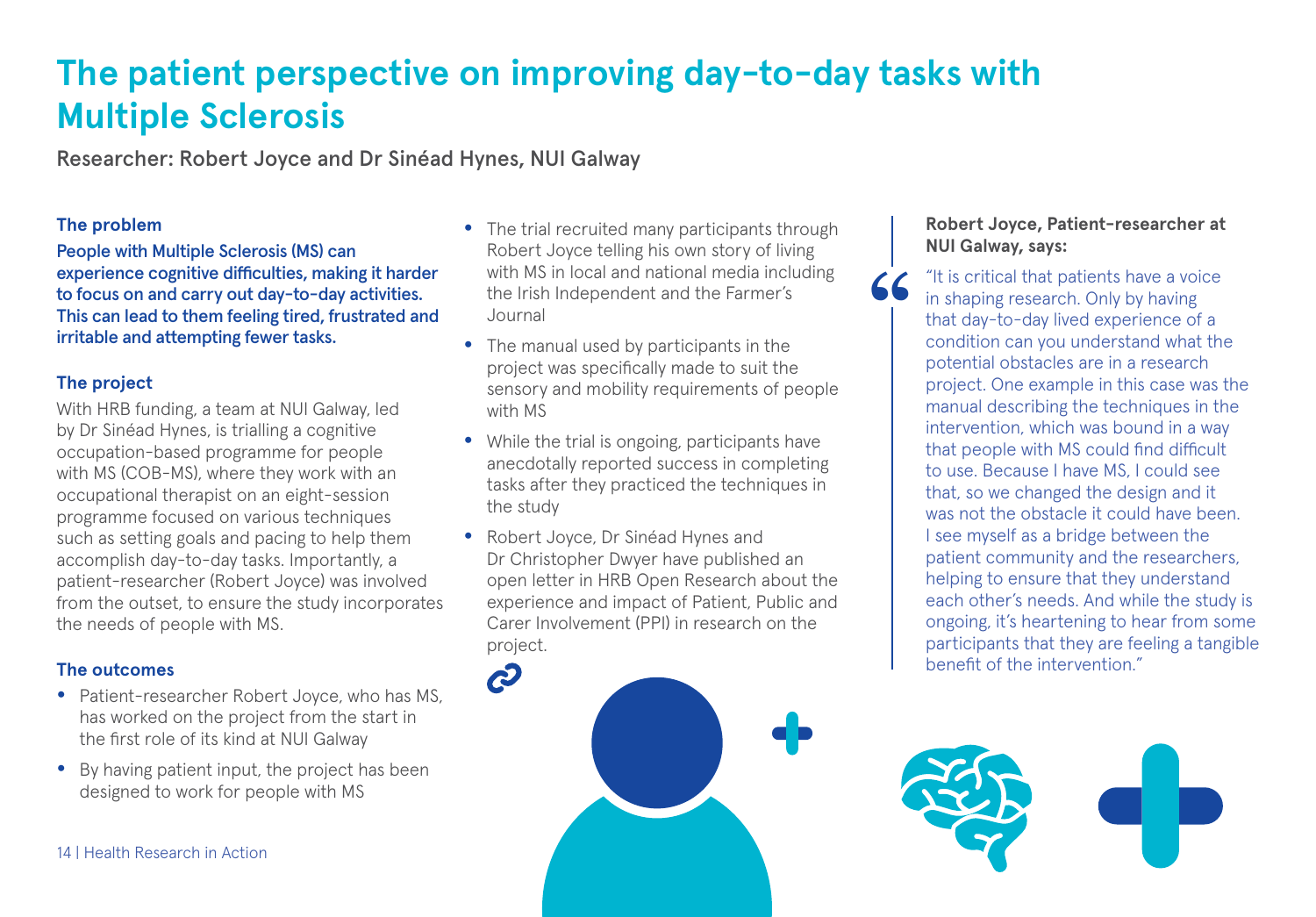### **IPPOSI – giving patients the skills and confidence to shape research**

#### **The problem**

Because of their lived experience, patients have a huge amount of valuable information for improving care. But it may not be easy for them to communicate their insights to industry groups and researchers and influence more effective research.

#### **The project**

The Irish Platform for Patient Organisations, Science & Industry (IPPOSI), works with patients, the healthcare industry and the academic research community to enable more fruitful conversations about research and improve patient care and outcomes. With support from the HRB, IPPOSI runs an 11-month Patient Education Programme every two years with modules about clinical trials, safety regulations for drugs/devices and how drugs are assessed for public funding with supplemental workshops on social media and communication skills, how advocacy campaigns work and more.

#### **The outcomes**

- By the end of 2021, more than 60 people will have graduated from the IPPOSI Patient Education Programme in Health Innovation
- Peer mentoring (where previous graduates of the programme help patients who are currently enrolled) has proved a major success
- Because of the programme, patients have built networks with researchers from industry and academia, and are maintaining contact with other patients through WhatsApp groups
- Patients report feeling more confident to participate in research, and inform campaigns about improving care.

#### **Caroline Whelan, Education and Outreach Manager at IPPOSI, says:**

"We have a rainbow of backgrounds in our patient groups, including people advocating from their kitchen table and people joining the online courses from their hospital beds. They have a lot to teach everyone, and through our Patient Education Programme we are helping them to develop the knowledge and skills to share their insights with people working in industry and academia as well as with politicians and policymakers." **"**



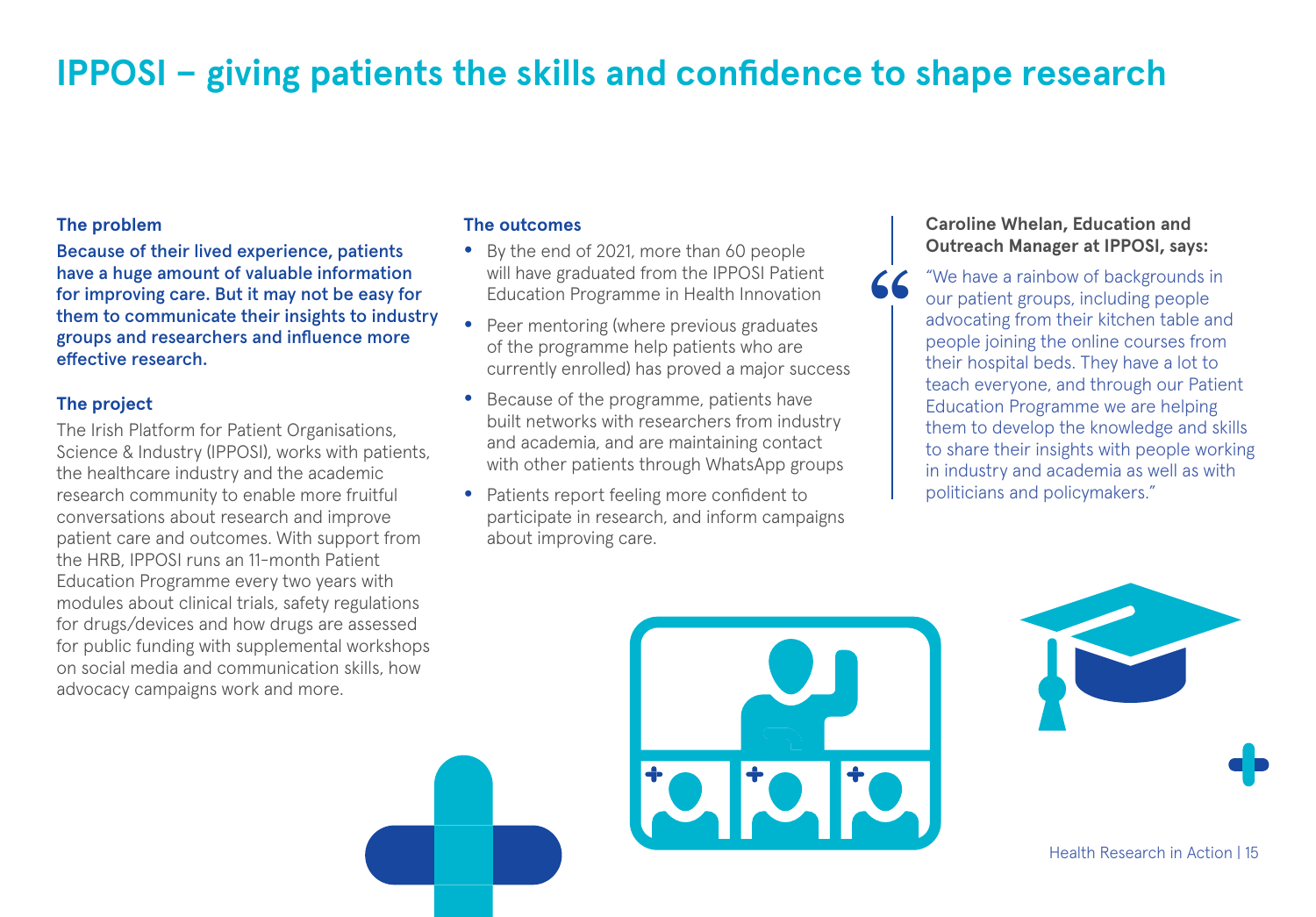### **HRCI-HRB joint funding enables health charities to do research**

#### **The problem**

Health charities may not be able to afford research to help the patient communities they represent, particularly small charities and those representing rare diseases.

#### **The project**

Health Research Charities Ireland (HRCI), the national umbrella organisation of charities active in health, medical and social care research, represents more than one million people in Ireland. Through a joint funding scheme with the HRB, HCRI facilitates co-funding for charities to support projects of up to €300,000 (over one to three years), thereby encouraging public participation in the research.

#### **The outcomes**

- 134 research projects have been jointly funded by HCRI member charities and the HRB across 10 rounds
- Around €13 million has been granted by the HRB, which has been matched by the charities to support the research
- The scheme has benefitted Ireland's participation in rare diseases research, including in areas such as cystic fibrosis and various forms of blindness and rare cancers, as well as supporting research into many more common conditions.

#### **Dr Avril Kennan, CEO of HCRI, says:**

"The joint funding scheme has been a huge success. We are not aware of any other scheme like it in the world and we have charities in the UK now looking at the model. The uniqueness is that the focus of the research is driven by the charities. They open the call and determine what their patient communities need and how research can meet those needs. It really is public and patient involvement in action, and the research findings have strong relevance to Ireland." **"**

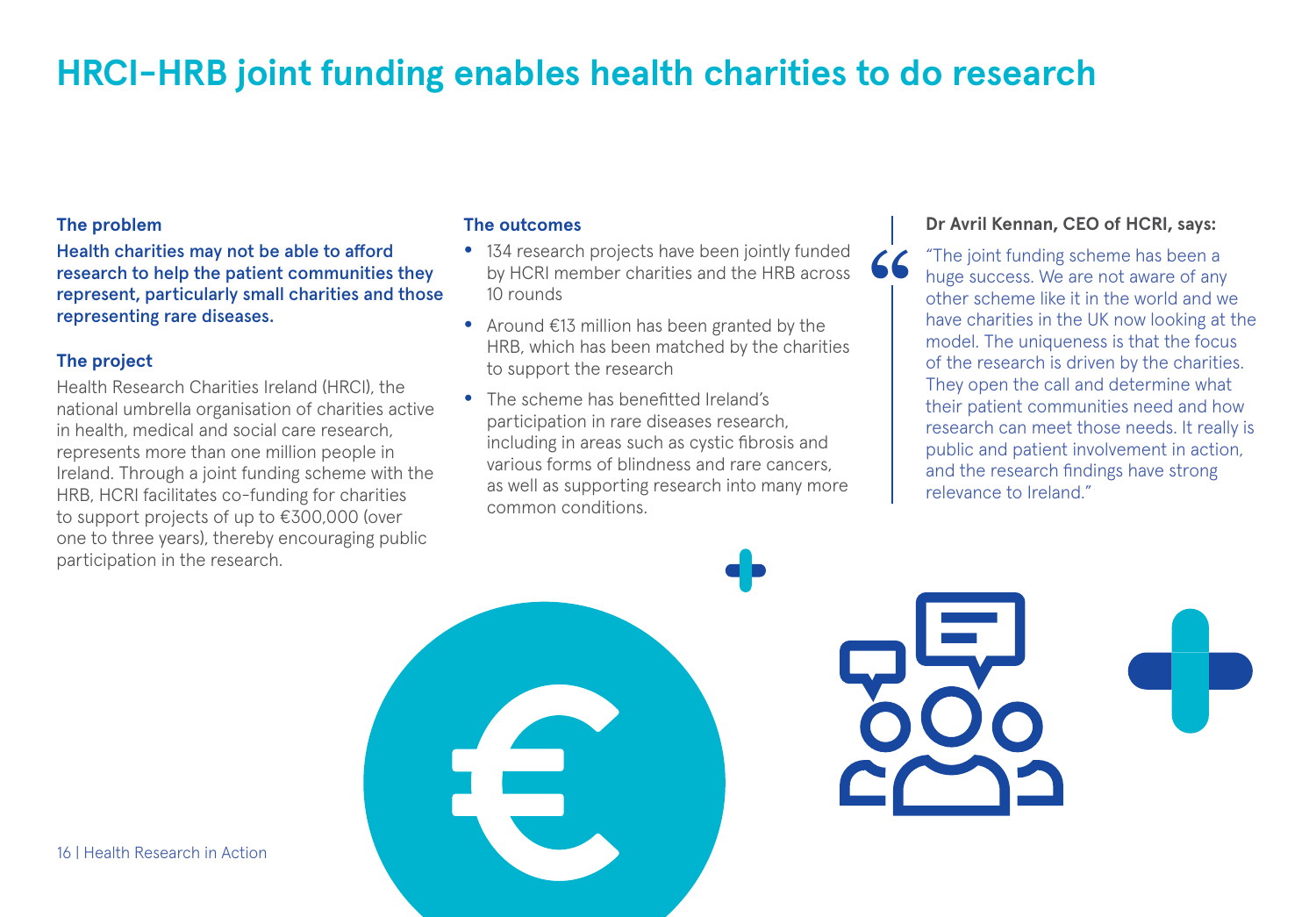### **The People's Trial: A health study designed by and for the public**

Lead researchers: Dr Elaine Finucane and Professor Declan Devane, NUI Galway

#### **The problem**

It is important that the public understands what randomised trials are and why they matter. Otherwise, public support for clinical trials may be negatively impacted and fewer people may take part in them.

#### **The project**

The HRB-Trials Methodology Research Network (HRB-TMRN) ran The People's Trial to help the public learn about randomised trials, understand why they matter, and be better equipped to think critically about health claims. More than 3,000 members of the public helped plan, design, conduct and report a randomised trial, called 'The Reading Trial'. The question chosen by the public for The Reading Trial, was: Does reading a book in bed make a difference to sleep, in comparison to not reading a book in bed?

#### **The outcomes**

- The custom designed The People's Trial website had 9,500 visitors and involved participants from 117 countries. 32% of people who took part in The Reading Trial reported some or no understanding of randomised trials at the start of the trial
- The Reading Trial showed that in a group of people like those who took part in the trial, reading a book in bed before sleeping improves sleep quality, compared to not reading a book in bed
- Participants told researchers they wanted the findings of the trial shared in plain, understandable language and through infographics
- The team is now busy working on a 'sibling' project that involves children.

**Dr Elaine Finucane, HRB-Trials Methodology Research Network & Evidence Synthesis Ireland, School of Nursing & Midwifery at NUI Galway, says:** 

**"**

"We know there is demand for reliable, robust evidence the public can use to make informed choices about their health. The People's Trial has shown, in a fun and engaging way, that you can involve the public in designing, carrying out and analysing the results of a randomised controlled trial and achieve quality evidence, while also supporting people to learn about trial processes. We hope participation in The People's Trial has given the public the opportunity to discover why clinical trials are important, while also providing insights into how researchers can engage the public in the steps of a trial, potentially influencing how future trials are designed and implemented."



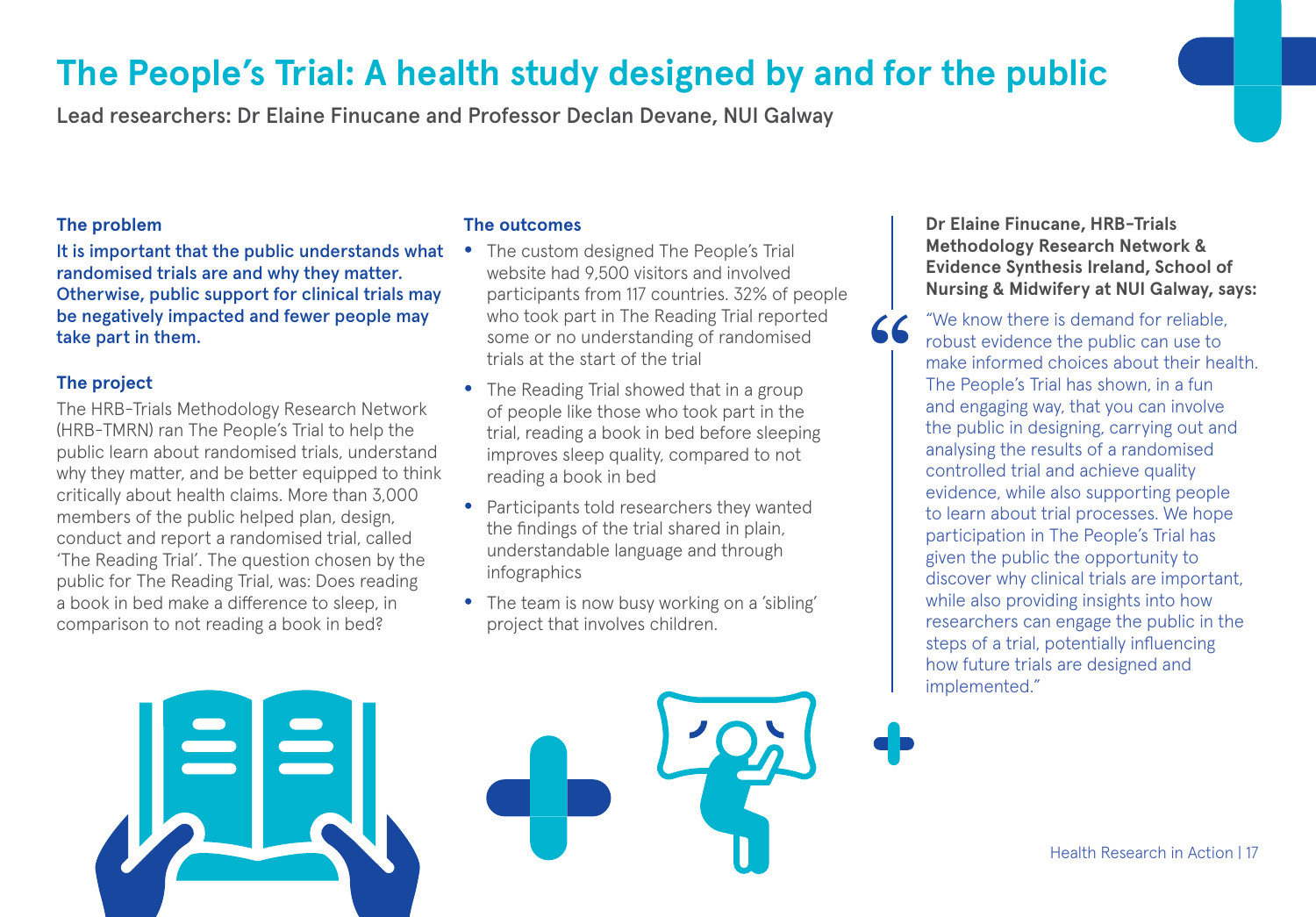### **The power of the patient effect on health research**

Lead researchers: Professor Andrew Murphy and Martha Killilea, NUI Galway

#### **The problem**

Patients and the public can play important roles in participating in and shaping health research. However, we need more of them, as well as clinicians and academics, to be aware of how they can get involved, and the difference it can make when there is Public, Patient and Carer Involvement in research (PPI).

#### **The project**

At NUI Galway, the HRB Primary Care Clinical Trials Network Ireland and PPI Ignite Network worked with CÚRAM (an SFI Centre for Research in Medical Devices) and the Galway Film Festival to commission and screen a documentary about three patients who got involved in research. The HRB supported the project.

#### **The outcomes**

- Patients and members of the public advised on and were involved in the documentary project from the start
- The documentary, *The Patient Effect*, was produced by Ishka Films and directed by Mia Mullarkey, and showed the power of including public and patient voices in research. It told

the stories of Sophia Ryan, who was born prematurely at 25 weeks, Cameron Keighron who has Type 1 diabetes, and Margaret Devaney, who has arthritis. All three helped to further health research

- *The Patient Effect* was premiered at An Palás Cinema, Galway, to 150 attendees and has been shown at numerous scientific conferences, public events and film festivals internationally
- It is now used as part of medical, nursing and health sciences education at NUI Galway.

**Professor Andrew Murphy, Director of Primary Care Clinical Trials Network Ireland, a HRB research network to enhance primary care and outcomes, says:** 

**"** As a Network, we want to involve patients and the public in clinical trials and research, not only taking part but being involved in the governance and design of studies and advising on how they want the findings to be reported accessibly. But to widen the PPI contributors involved, we need to raise more awareness among

patients, clinicians and academics about the impact of PPI, and a documentary is an effective way of doing that."

#### **Martha Killilea, Programme Manager of the PPI Ignite Network @ NUI Galway, says:**

"As well as the tangible output of the documentary, this project has built an enormous sense of achievement and pride among the patients and researchers who were involved in advising or appearing in the film. It has also helped put PPI more on the map among colleagues in academia whose research can benefit from it from the early stages." **"**

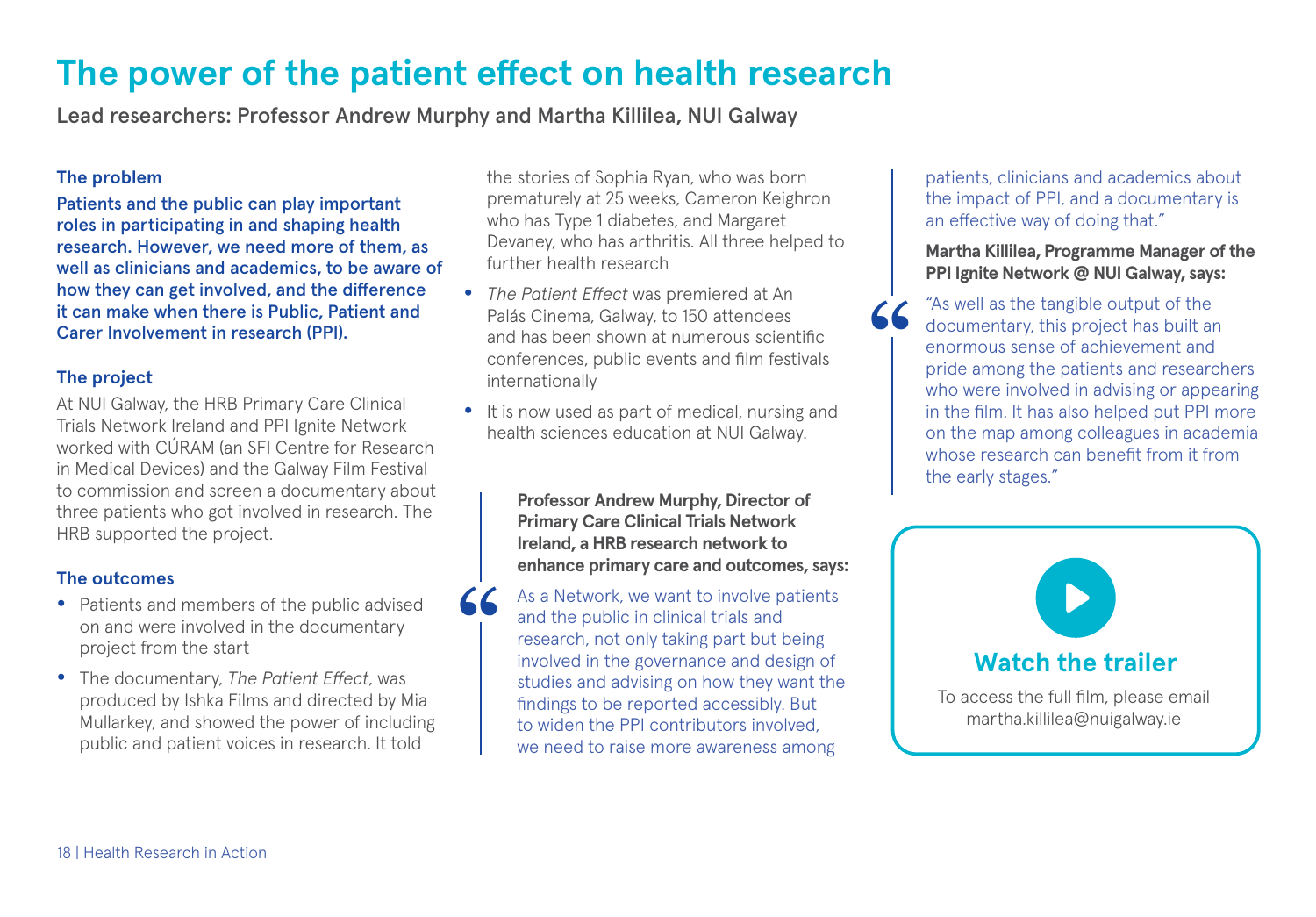### **Ethnic minorities - data can drive more equitable healthcare**

Lead researchers: Professor Anne MacFarlane and Professor Ailish Hannigan, University of Limerick (UL)

#### **The problem**

Ireland's diversity of language, culture and ethnicity has increased due to a rise in immigration. But we lack information about the ethnicity and culture of people in Irish healthcare settings, making it more difficult to know about differences in health between groups. We need this information so the healthcare system can adapt and ensure more people have the opportunity of good health.

#### **The project**

The Ethnic Minority Health in Ireland project was co-designed by academic, community and health sector partners. It mapped where information about ethnicity and culture was already being collected in relation to health. It also focused on what enables or stops ethnicity data collection in primary care settings from the point of view of Irish Travellers, refugees and immigrants, as well as GPs.

#### **The outcomes**

- The study supported priority actions in the Health Service Executive (HSE) Second Intercultural Health Strategy 2018-2023
- We know more about the scale of the issue: of the 97 national health and social datasets examined, only 14% had information about ethnicity and culture
- GPs reported they lacked the time to gather information about ethnicity and culture during consultations, and worried that asking about this sensitive issue might damage doctor-patient relationships. They were not convinced about the relevance of gathering ethnicity data for their consultations
- Minority communities could see the potential value of having these data collected but had concerns about the categories used to record ethnicity and were concerned that ethnic and cultural data would be misused against them and/or not used to inform healthcare adaptations
- The research team prepared a community drama called *Diversity in Data* based on the study's findings and it was performed for GPs and in community settings. The drama is now being used in medical students' training in the University of Limerick
- A policy brief arising from the research for the Department of Health recommended collecting ethnicity and immigration data using an Individual Health Identifier and linking data across the healthcare system
- Study findings were used to help train HSE contact tracers about ethnicity data collection during COVID-19.

**Professor Anne MacFarlane, Director of WHO Collaborating Centre for Migrants' Involvement in Health Research and Chair of Primary Healthcare Research at UL, says:** 

"To provide equitable healthcare for everyone, we need to understand who has access to services, what their experience is and what their health outcomes are. Currently, the way we collect data does not reflect the increased diversity of ethnicities in Ireland, and we are using the findings of the Ethnic Minority Health in Ireland project to help change that." **"**

> This research was developed through the Partnership for Health Equity, which is a partnership between the HSE National Social Inclusion Office, North Dublin City GP training programme, Irish College of General Practitioners and the University of Limerick School of Medicine. The research was participatory, meaning that it was designed and conducted with community partners from the Intercultural and Diversity Education Centre, Ireland and Shannon Family Resource Centre, as well as with partners from the HSE National Social Inclusion Office.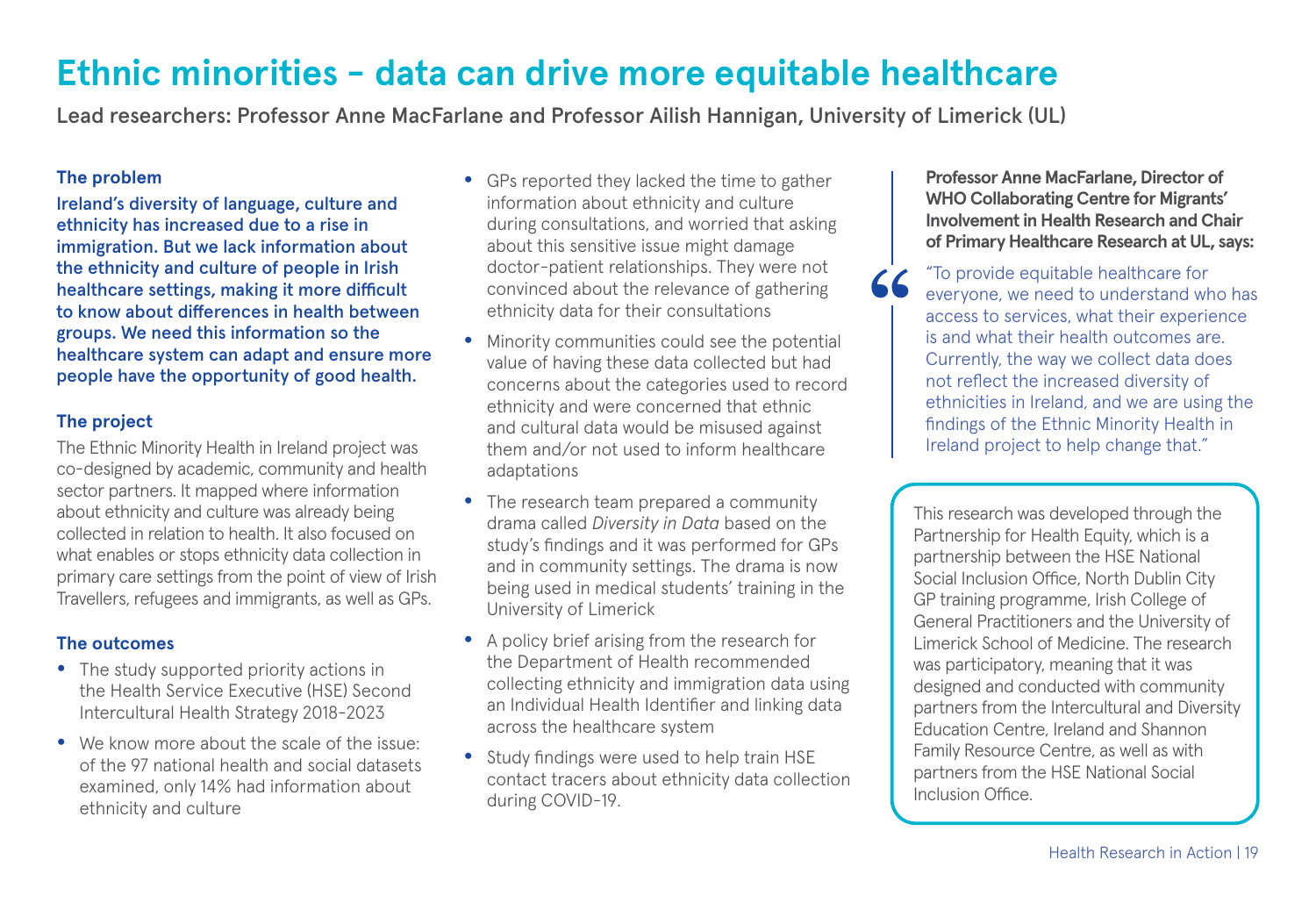Better health in pregnancy, childhood and adolescence

4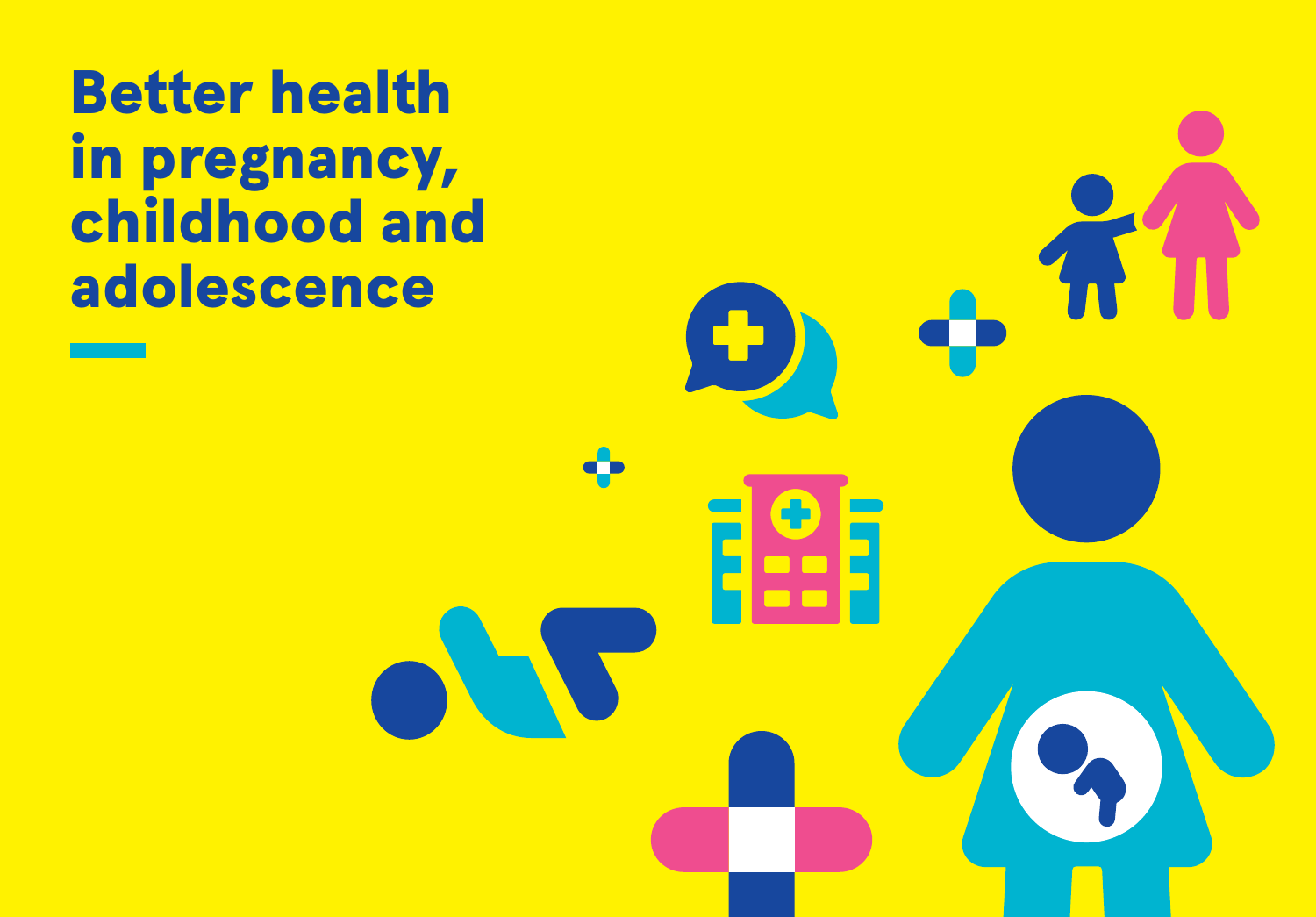### **Stop the clot! Raising awareness of thrombosis in pregnancy**

Lead researcher: Professor Fionnuala Ní Áinle, University College Dublin (UCD)

**"**

#### **The problem**

Pregnant women have a higher chance of developing blood clots (thrombosis) in veins that can cause serious health problems and can even be fatal. So, it is important that women who are or could become pregnant and their families are aware of their risk factors and to get medical care quickly if they have signs of a clot.

#### **The project**

The HRB (in collaboration with the Ireland East Hospital group, NGO Thrombosis Ireland and Healthy Ireland), jointly funded a roadshow to travel around Leinster on a dedicated bus in late 2019, visiting maternity hospitals, general hospitals and communities (in pharmacies, GP surgeries and libraries) for lectures and events to increase awareness of clots in pregnancy. The project also produced leaflets, ran social media campaigns and appeared in media to widen the reach with information. GAA stars including members of Dublin women's and men's Gaelic football senior team and the Wexford men's senior hurling team helped out.

#### **The outcomes**

• The information campaign won the prestigious World Thrombosis Day Event of the Year Award for 2020

- The hashtag #PregnancyVTE had 1.4 million impressions on social media during the campaign, and the 'Stop the Clot' social media accounts had 1.5 million impressions in that time
- The campaign was featured in local, national, print and broadcast media
- More than 10,000 HSF/Thrombosis Ireland VTE alert cards highlighting signs and symptoms of clots in pregnancy were given to healthcare professionals.

#### **Professor Fionnuala Ní Áinle, Consultant Haematologist at the Mater Misericordiae Hospital and UCD, says:**

"We achieved a huge amount in the six weeks of the campaign, and it really was a collaboration between patients, clinicians, hospitals and researchers. By travelling with the bus, we could reach not only maternity hospitals and general hospitals in the Ireland East Hospital Group region, we also got to meet and talk to people in communities about what we all need to know about clots in pregnancy in order to get pregnant women help quickly if they need it. Winning the World Thrombosis Day award was a big recognition of that."

#### **KNOW THE RISKS, KNOW THE SIGNS, STOP THE CLOT**

If you are pregnant, you are at higher risk of developing a clot that can travel to your lungs and make you and the baby seriously ill. Spotting the signs early and getting medical help quickly can make a big difference.

#### **To reduce the risk of clots:**

- Avoid smoking
- Keep at a healthy weight
- Tell your doctor if anyone in your family has suffered from a clot before

#### **Get to hospital**

**immediately if you have:**

- Chest pain
- Shortness of breath
- Leg pain or swelling

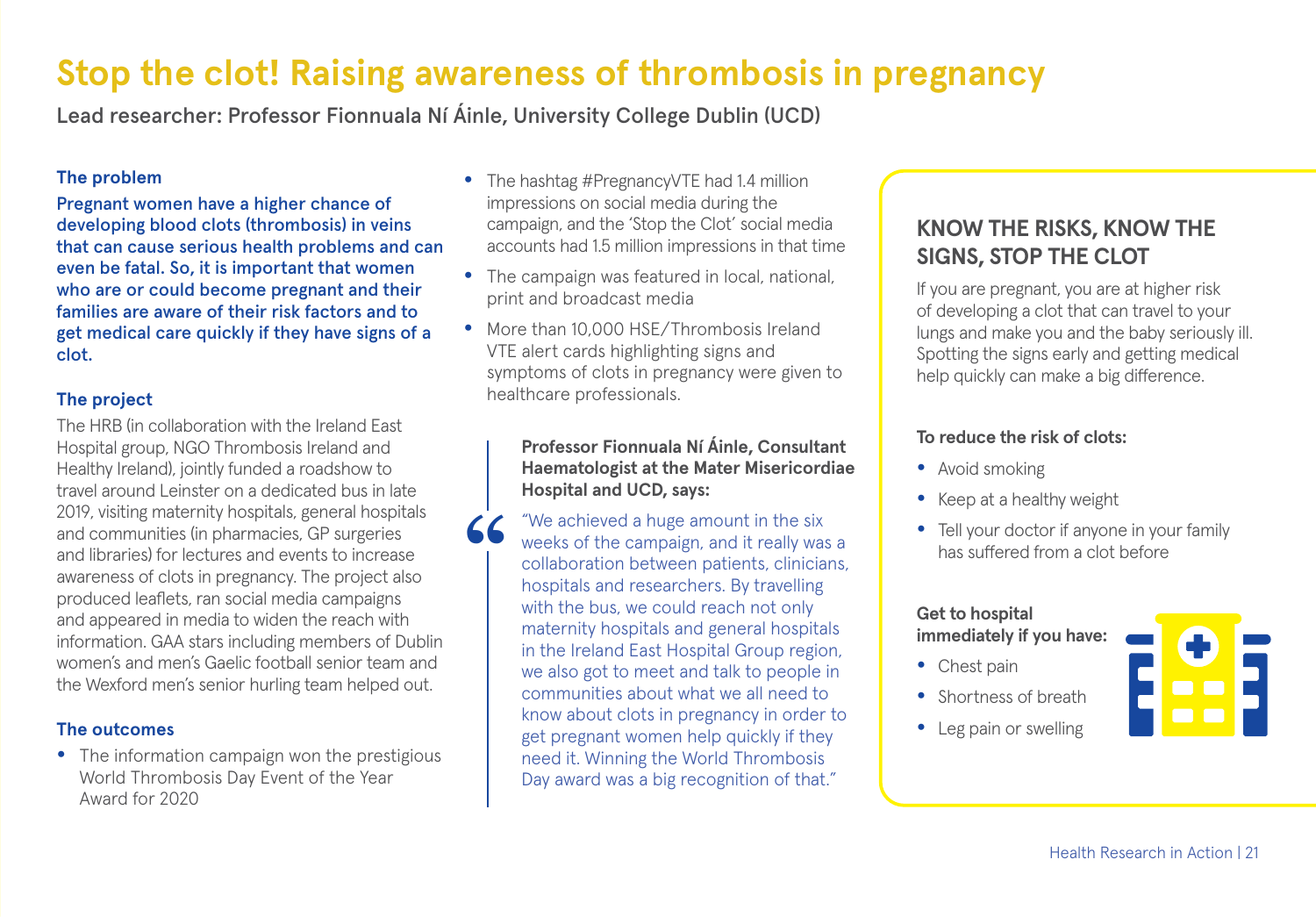### **More awareness needed to prevent harm from an anti-epileptic medicine in pregnancy**

Lead researcher: Professor Kathleen Bennett, Royal College of Surgeons in Ireland (RCSI university of Medicine and Health Science)

#### **The problem**

Some medicines can harm the developing baby during pregnancy, so it is important that doctors, pharmacists and other healthcare professionals know the risks. One example is sodium valproate, a medicine used to treat epilepsy and bipolar disorder. In 2018, the Health Products Regulatory Authority (HPRA) in Ireland provided information to healthcare professionals about pregnancy prevention with the use of sodium valproate. But how much awareness and use of this information was there among healthcare professionals in practice?

#### **The project**

Working with the HPRA, in 2019, researchers at RCSI University of Medicine and Health Sciences sent an online questionnaire to approximately 3,820 GPs, pharmacists and specialist consultants, to see if they were aware of the risk management measures for women needing to prevent pregnancy when on sodium valproate. The researchers also looked at whether prescription patterns of sodium valproate changed after the HPRA campaign.

#### **The outcomes**

- The survey had a low response rate (5.8% of the GPs, 10.7% of the pharmacists and 7.6% of the specialists answered the questionnaire), which may limit the generalisability of the findings, that is, the extent to which we can generalise the findings from a sample to an entire population
- Most who answered the survey knew that sodium valproate can cause harm during pregnancy, but many were unsure of or underestimated how big the risk is
- Between 2014 and 2019, prescriptions for sodium valproate among women aged 16-44 years in Ireland fell from just under 2000 to just over 1500, particularly among women aged 16-24
- Healthcare professionals were generally unaware that women who could become pregnant while on sodium valproate needed a review with a specialist every year
- The study findings were made available to the Irish College of General Practitioners, the Pharmaceutical Society of Ireland, the National Medicines Information Centre and medical specialist groups.

**Professor Kathleen Bennett, Associate Professor in Biostatistics in the Division of Population Health Sciences, RCSI university of Medicine and Health Science, says:**

"We found that there needs to be continued effort and collaboration with doctors and pharmacists about the magnitude of the risks of sodium valproate during pregnancy. The research provides evidence that we need new ways to intervene, and we identified the areas where it is important to focus. For example, we could see that more effort is needed to support awareness among GPs and community pharmacists, in particular, as they would have most regular contact with women"

**"**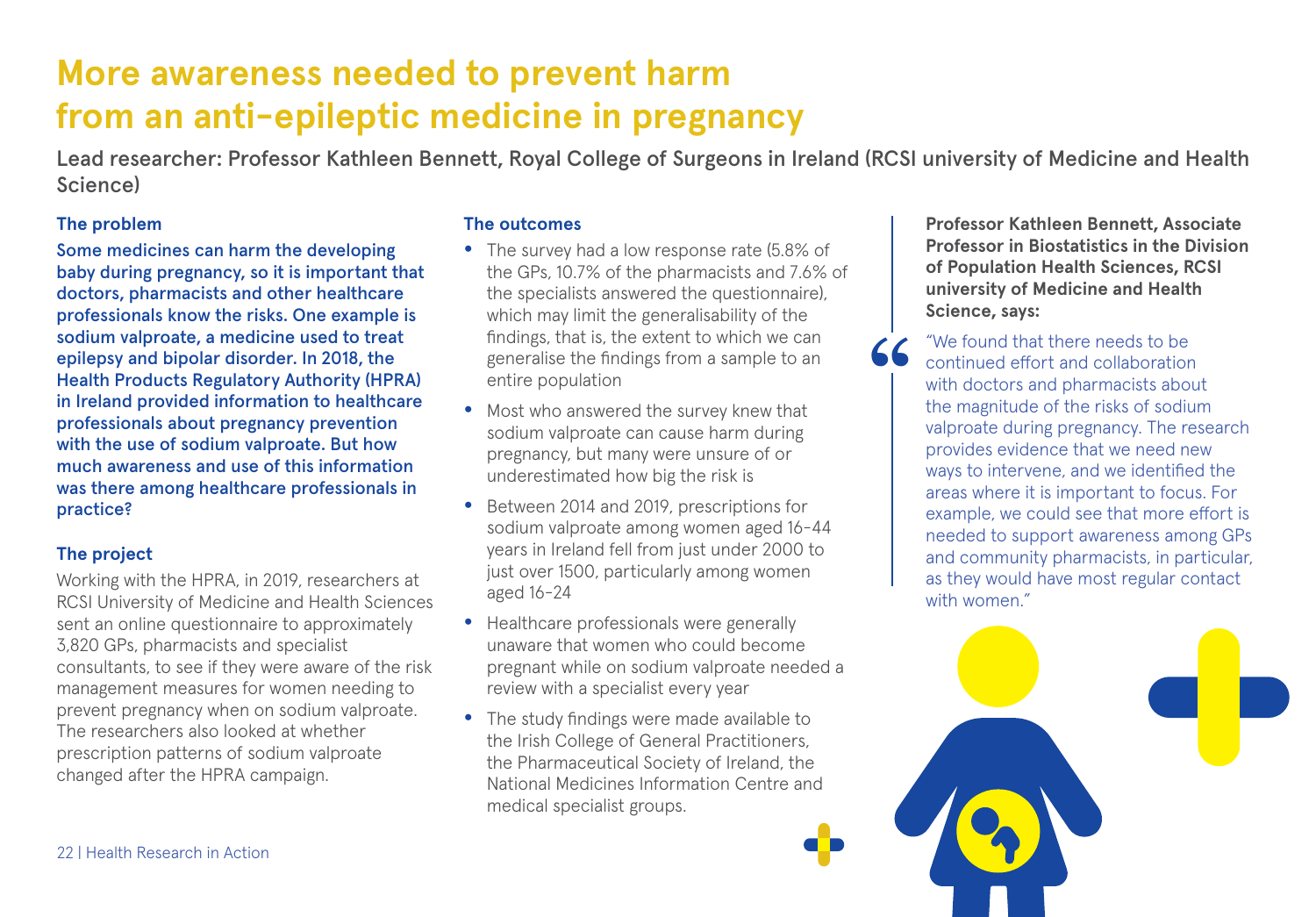### **The search for early signs of cognitive delay in children**

Researchers: Louise Howe and Professor Deirdre Murray, University College Cork (UCC)

#### **The problem**

Children who are late to develop skills such as talking, spatial awareness and solving problems can quickly fall behind in school, with a longlasting impact on their education and even their health. Are there early signs when they are babies or young children that they could do with more support?

#### **The project**

In her third year of studying medicine, Louise Howe carried out statistical analysis of data gathered in the HRB-funded SCOPE and BASELINE studies to seek answers. She analysed a dataset of almost 3,000 children from birth to age five, to see if there were identifiable risk factors for cognitive delays.

#### **The outcomes**

The statistical study found that -

- Being male and a lower household income are predictors of delays in a child's verbal ability
- Lower socio-economic status, type of accommodation and larger numbers of people in the household predict delays in a child's non-verbal ability
- Type of delivery at birth, household income, immigration status and the mother's level of education predict overall cognitive development.

#### **Louise Howe, medical student at UCC, says:**

"We wanted to see if there were factors that GPs and public health nurses could spot early on that increase the risk of a child developing cognitive delays, so the child could get more support if needed. I plan that when this study is published, I will present it at conferences and share it with the wider community in primary care." **"**

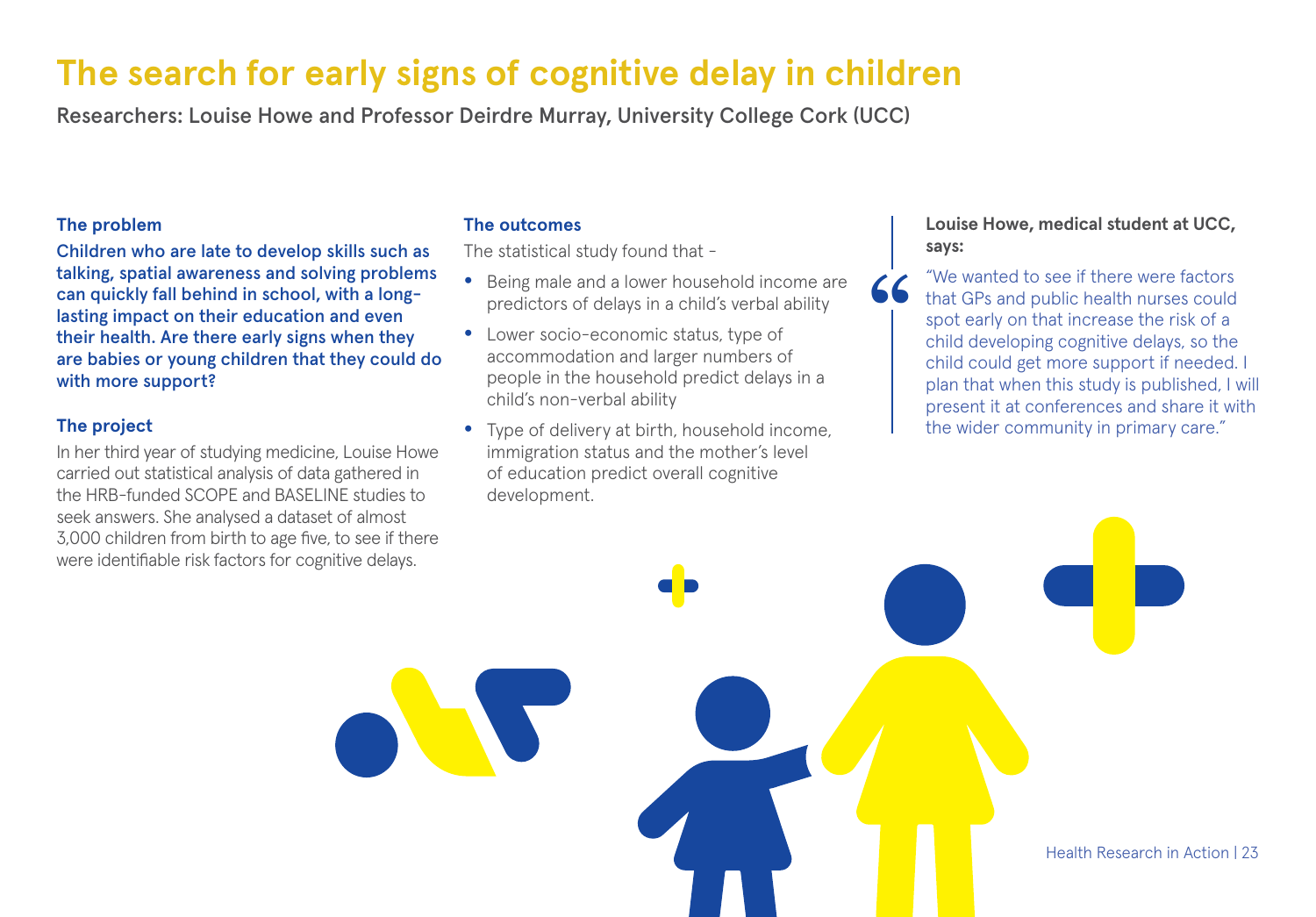### **Peer Power: Empowering adolescents in at-risk communities to develop more positive health behaviours**

Lead researcher: Professor David Hevey, Trinity College Dublin (TCD)

#### **The problem**

Adolescence is a time when people may start to smoke, drink too much alcohol or reduce their physical activity. If these behaviours persist into adulthood, it increases the risk of conditions such as heart disease, diabetes, cancer and stroke. Adolescents in low socioeconomic settings are particularly at risk.

#### **The project**

A project led by TCD worked with the Health Service Executive (HSE) and local community workers to train adolescents from socioeconomically deprived communities in motivational interviewing, a technique that empowers a person to make healthier choices. The project was funded through the HRB and Health Charities Research Ireland.

#### **The outcomes**

- Fruitful working relationships were built between the researchers, youth workers and young people in multiple at-risk communities, including inner city and Traveller groups
- 12 young people were trained and paid to deliver sessions with motivational interviewing to encourage positive health behaviours

#### 24 | Health Research in Action

- The project made a workbook to support peer-led sessions on changing behaviours around drinking alcohol, smoking and physical activity
- Sessions were well attended, and almost all participants returned for further sessions
- Compared to a control group that received peer-delivered health education, participants who engaged with motivational interviewing changed their behaviours around excessive drinking and became more active over the following months
- The researchers and youth workers involved have received several queries about the peerled programmes from other communities who are keen to implement the motivationalinterviewing intervention for their at-risk youth.

**Professor David Hevey, Professor in Clinical Health Psychology at TCD School of Psychology, says:** 

"Lots of studies have taken an expert-led approach to changing health behaviours, where a trainer parachutes into a community and presents education or talks about negative consequences. Communities may not identify with these experts, and then the experts leave. In this project, we showed that by training adolescents to deliver an intervention in their own community in the form of motivational interviewing, you can empower young people to change their health behaviours around drinking and physical activity. It creates a more sustainable approach, where the skills and expertise to improve health stays within the community."

#### **Research Team**

Angela Hickey (TCD), Professor Margaret Lawler (TCD) Professor Frank Doyle (RCSI), Professor Elizabeth Nixon (TCD), Professor Catherine Darker (TCD), Professor Margaret Barry (NUI Galway), Professor Catherine Anne Field (NUI Galway)

**"**

#### **Collaborators**

Youth Work Ireland (YWI); National Youth Council of Ireland (NYCI); Health Service Executive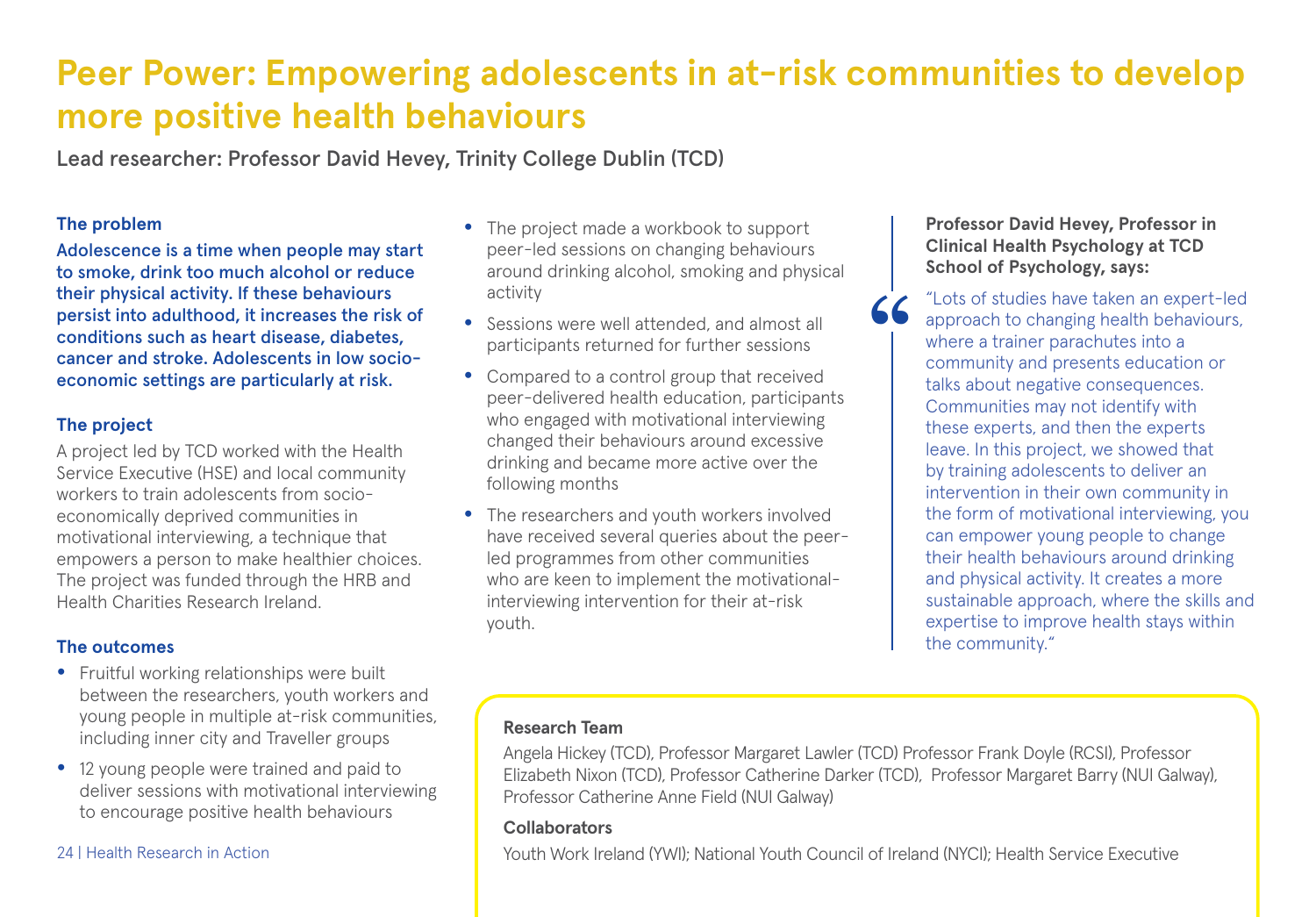### **A new insight into stress responses in adolescents**

Lead researchers: Jenna O'Shea and Dr Samantha Dockray, University College Cork (UCC)

#### **The problem**

Early in life, our bodies 'learn' how to individually respond to stress. If a person has a trauma in childhood, that can lead to them having negative responses to stress, which over a lifetime can increase the risk of ill health. But while we learn our stress responses early in life, it has not been clear if stress reactivity continues to change in adolescence.

#### **The project**

As a student of Applied Psychology in UCC, Jenna O'Shea looked at whether the 'learned' stress response can change in adolescence, itself often a stressful time. With the support of a HRB Summuer Student Scholarship, she analysed a dataset from the USA of 120 adolescents measured at time points over 18 months for levels of a stress hormone (cortisol) and explored links with factors such as a person's sex and the age when puberty started.

#### **The outcomes**

- The study showed that stress hormone responses increase during adolescence
- There were no measurable differences between males and females, and the age at which puberty starts had little impact
- The findings add to a growing interpretation of adolescence as a time of recalibration and a potential window to intervene and support people at risk.

#### **Jenna O'Shea, graduate of Applied Psychology in UCC, says:**

"If a person has excessive or prolonged negative responses to stress, that can contribute to many conditions, such as heart disease, cancer and issues with mental health. For someone who is at risk of this from early life, if we can target interventions in adolescence, there is a huge opportunity to improve the lives of those who have experienced early life trauma and how that can affect the trajectory of their lives." **"**



Health Research in Action | 25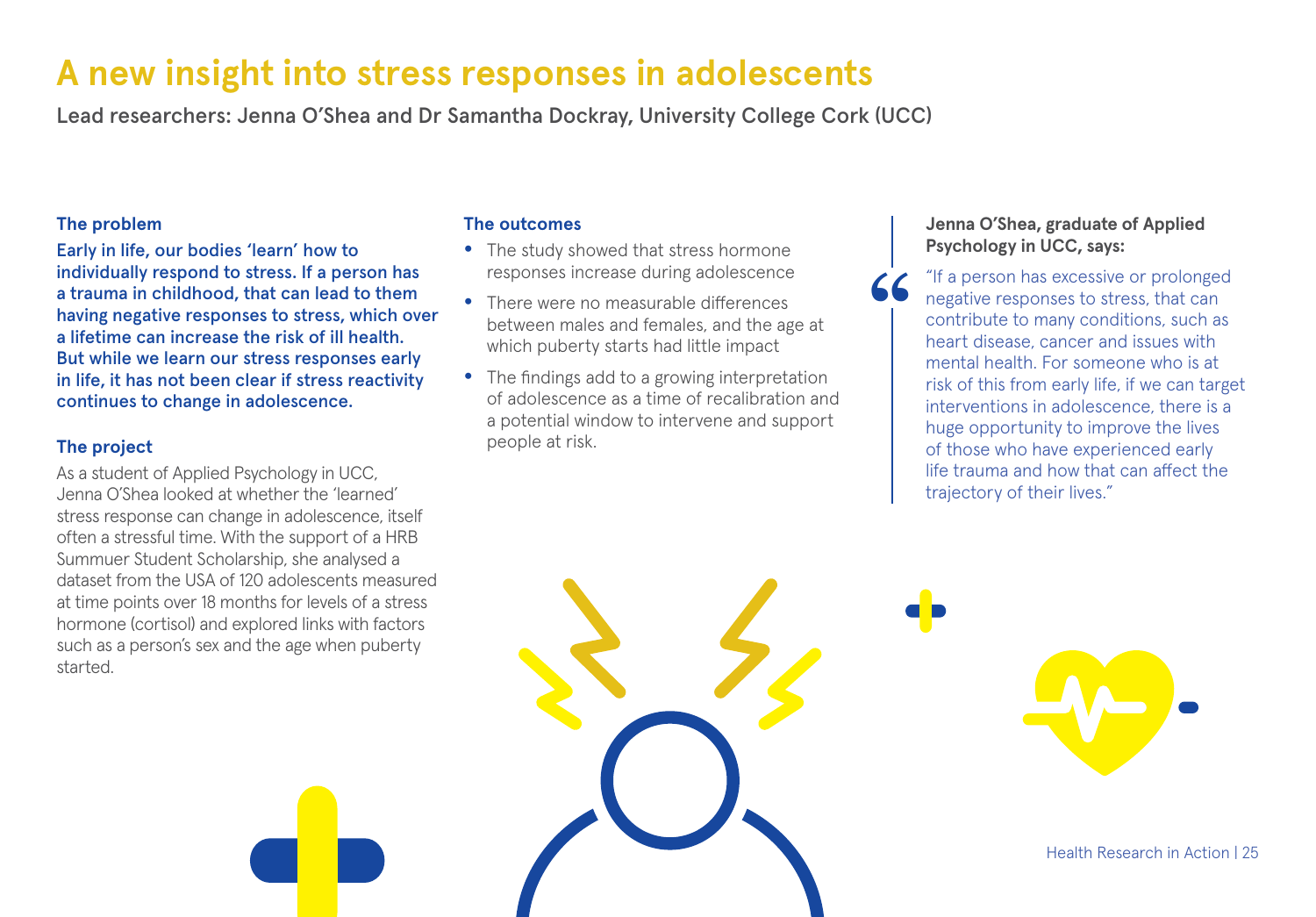Gathering evidence for health policy and services

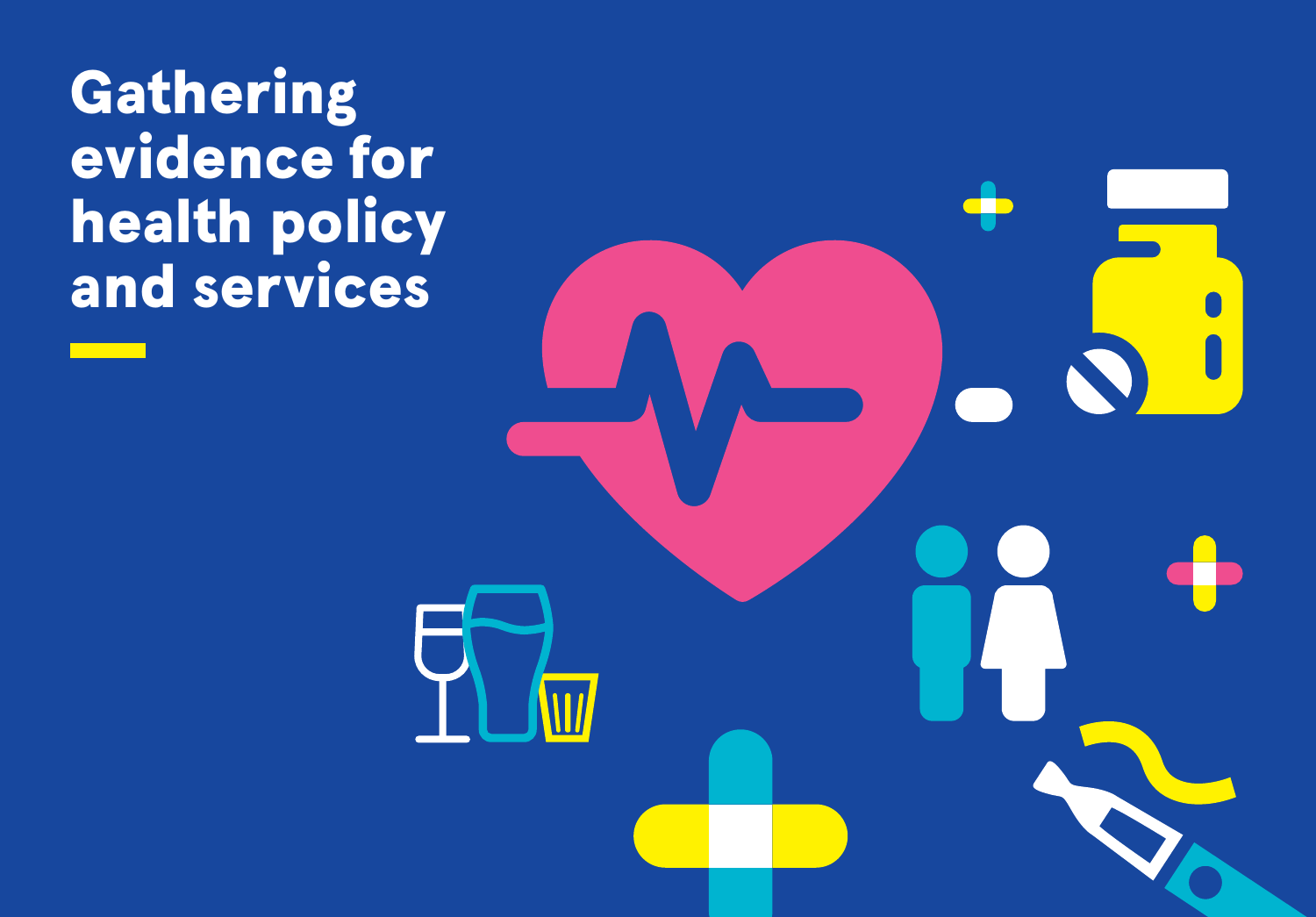### **Electronic cigarettes - what are the risks for health?**

Researchers: HRB Evidence Centre

#### **The problem**

Electronic or e-cigarettes are relatively new (introduced in Europe in 2006) compared to conventional tobacco cigarettes. But what are their implications for health? Research is growing on their effects, and reviewing large numbers of studies together can allow deeper insights.

#### **The project**

Researchers at the HRB Evidence Centre identified and analysed more than 360 published studies about e-cigarettes and health. This systematic review found that e-cigarettes were linked with acute health issues including poisonings, burns, lung injury and worsening of asthma as well as early signs of damage to blood vessels. An analysis of seven studies showed e-cigarettes are no more effective than approved and regulated nicotine replacement therapies (NRTs) to help people stop smoking, and a separate analysis of 9 studies concluded that e-cigarettes increase the risk of adolescents starting to smoke tobacco cigarettes.



#### **The outcomes**

We now know that -

- E-cigarettes are no more effective than medically approved and regulated nicotine replacement therapies to help people stop smoking
- Adolescents who use e-cigarettes are three to five times more likely to start smoking tobacco cigarettes compared to those who never used e-cigarettes
- E-cigarettes can lead to poisonings, burns, lung injury and asthmatic attacks. Some of the chemicals in e-cigarettes are thought to cause tissue and cell damage and are linked to cancer. The long-term health effects beyond 24 months are not researched.

**The research on e-cigarettes produced three publications, which are freely available on the HRB website:**



*[Electronic cigarette use and tobacco](https://www.hrb.ie/fileadmin/2._Plugin_related_files/Publications/2020_publication-related_files/2020_HIE/Evidence_Centre/Electronic_cigarette_use_and_tobacco_cigarette_smoking_initiation_in_adolescents.pdf)  [cigarette smoking initiation in](https://www.hrb.ie/fileadmin/2._Plugin_related_files/Publications/2020_publication-related_files/2020_HIE/Evidence_Centre/Electronic_cigarette_use_and_tobacco_cigarette_smoking_initiation_in_adolescents.pdf)  [adolescents: An evidence review.](https://www.hrb.ie/fileadmin/2._Plugin_related_files/Publications/2020_publication-related_files/2020_HIE/Evidence_Centre/Electronic_cigarette_use_and_tobacco_cigarette_smoking_initiation_in_adolescents.pdf)* 



*[Electronic cigarettes and smoking](https://www.hrb.ie/fileadmin/2._Plugin_related_files/Publications/2020_publication-related_files/2020_HIE/Evidence_Centre/Electronic_cigarettes_and_smoking_cessation_systematic_evidence_review.pdf)  [cessation: An evidence review.](https://www.hrb.ie/fileadmin/2._Plugin_related_files/Publications/2020_publication-related_files/2020_HIE/Evidence_Centre/Electronic_cigarettes_and_smoking_cessation_systematic_evidence_review.pdf)* 

*[Harms and benefits of e-cigarettes](https://www.hrb.ie/fileadmin/2._Plugin_related_files/Publications/2020_publication-related_files/2020_HIE/Evidence_Centre/Harms_and_benefits_of_e-cigarettes_and_heat-not-burn_tobacco_products_Literature_map.pdf)  [and heat-not-burn tobacco products.](https://www.hrb.ie/fileadmin/2._Plugin_related_files/Publications/2020_publication-related_files/2020_HIE/Evidence_Centre/Harms_and_benefits_of_e-cigarettes_and_heat-not-burn_tobacco_products_Literature_map.pdf)  [A literature map.](https://www.hrb.ie/fileadmin/2._Plugin_related_files/Publications/2020_publication-related_files/2020_HIE/Evidence_Centre/Harms_and_benefits_of_e-cigarettes_and_heat-not-burn_tobacco_products_Literature_map.pdf)* 

#### **Dr Jean Long, Head of the Evidence Centre at the HRB, says:**

"HRB evidence shows that e-cigarettes are no more effective than approved and regulated nicotine replacement therapy to help people stop smoking. They can cause harm to health and our findings also highlight that e-cigarettes have the potential to make adolescents more likely to start smoking tobacco. These factors need to be considered as part of any smoking harm-reduction strategy." **"**



Health Research in Action | 27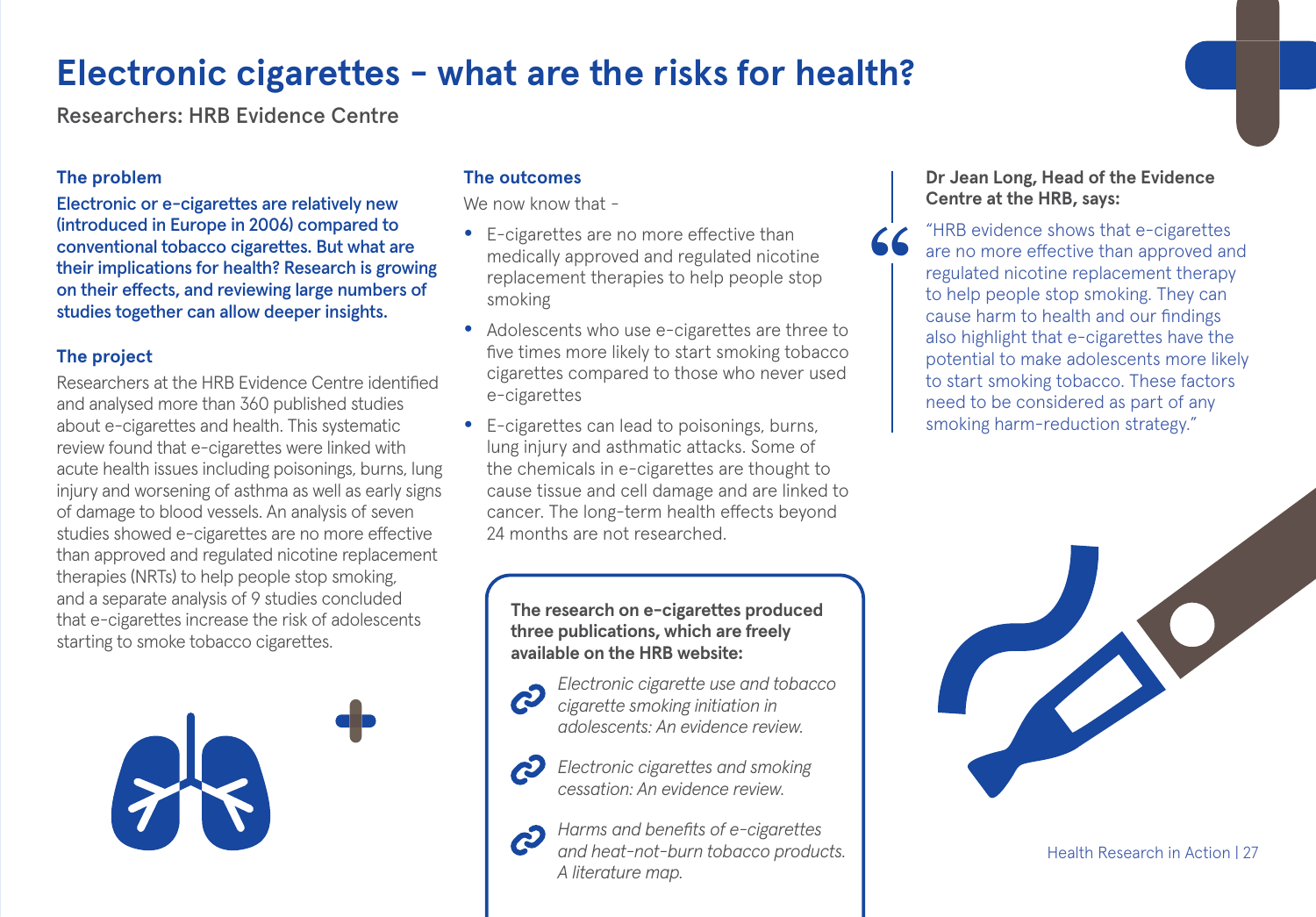### **Drug poisoning deaths in Ireland - unmasking trends among women**

Lead researcher: Ena Lynn, HRB

#### **The problem**

Globally, people are dying from drug (including alcohol) poisoning, but it has not been clear whether there were differences between men and women in relation to trends and drugs involved in these deaths.

#### **The project**

HRB-led research analysed data from the National Drug-Related Deaths Index (NDRDI) and prescription data from the Primary Care Reimbursement Service for the years 2004 to 2017 in Ireland, taking sex into account.

#### **The outcomes**

We now know that -

- The rate of drug poisoning deaths in Ireland has gone up from 6.86 per 100,000 in 2004 to 8.08 per 100,000 in 2017
- More than half of all drug poisoning deaths involving alcohol featured multiple drugs
- The proportion of women who died of drug poisoning deaths involving alcohol decreased, and there was no significant change among men

28 | Health Research in Action

- For men, drug poisoning deaths involving cocaine, benzodiazepines, antidepressants, and/or prescription opioids increased significantly between 2004 and 2017
- For women, drug poisoning deaths involving antidepressants, benzodiazepines, and/or prescription opioids increased significantly between 2004 and 2017, with a significant increase involving cocaine between 2011 and 2017
- There has been a significant increase in reports of two or more central nervous system (CNS) depressant drugs involved in drug poisoning deaths in men and women.

### $\boldsymbol{\mathcal{C}}$

The HRB has a policy of publishing the findings of its research in journals that are free to access online. The research on drug poisoning deaths resulted in a paper in the Open Access journal *BMJ Open: [Trends in drug poisoning deaths, by sex, in](https://bmjopen.bmj.com/content/11/9/e048000.full)  Ireland: a repeated cross-sectional study from 2004 to 2017.*

#### **Ena Lynn, Research Officer at the HRB says:**

"The increasing trend of two or more drugs that depress the central nervous system being involved in drug poisoning deaths is of concern, especially among women. This more nuanced data by sex highlights the need for an increased understanding among prescribers, and among people who use drugs and policymakers, of physiological differences between men and women and how this affects drug activity, especially for drugs that suppress the central nervous system. The evidence points to the need for harm reduction initiatives, along with treatment interventions, which include pharmaceutical combined with psychosocial assistance to focus on the full range of problematic drugs." **"**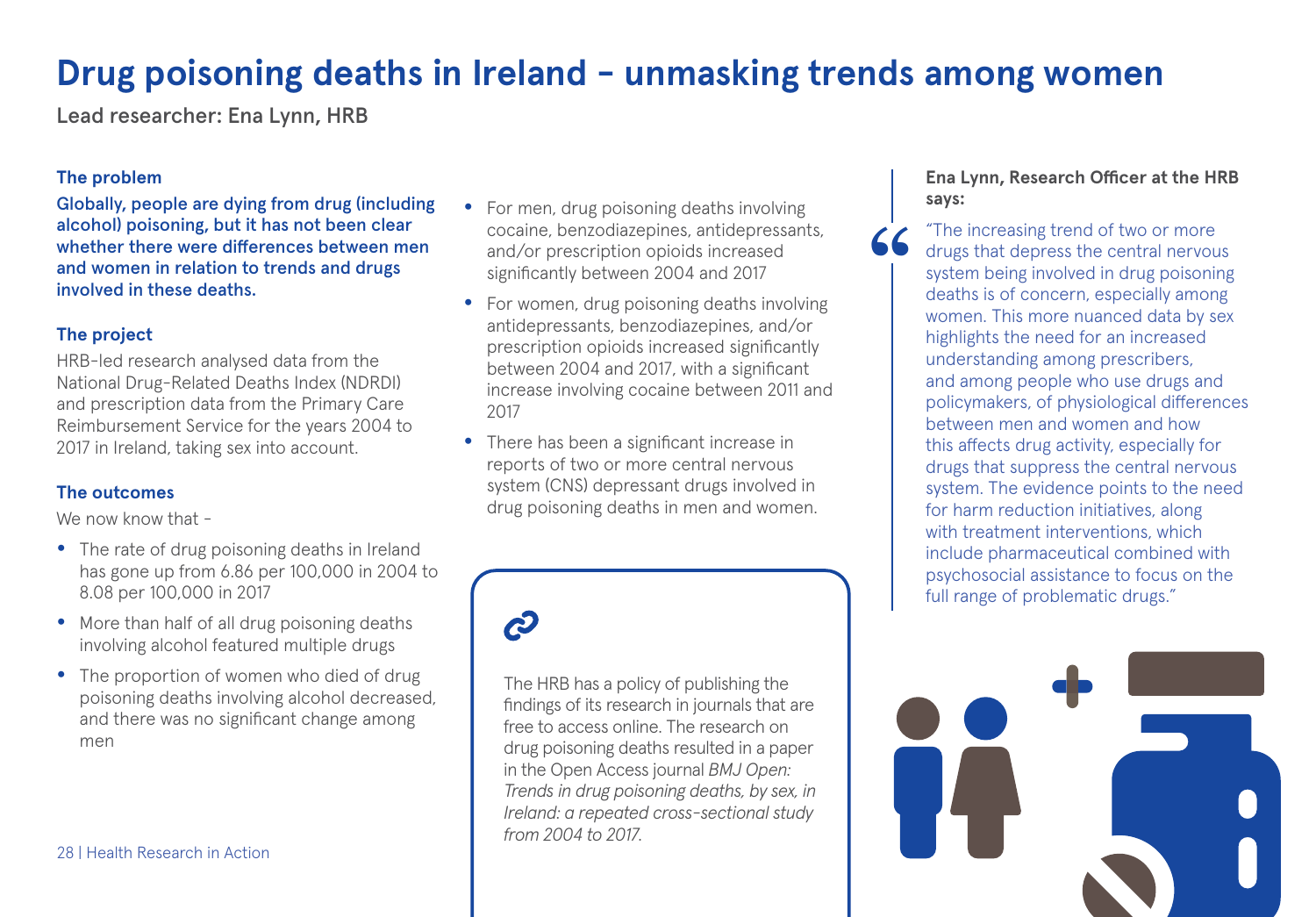### **Drinking in Denial: In Ireland we underestimate harmful alcohol consumption**

Lead researcher: Dr Deirdre Mongan, HRB Evidence Centre

#### **The problem**

Alcohol causes one in 10 global deaths among those aged 15-49 years annually. Results from previous alcohol consumption surveys in Ireland don't match up with alcohol sales figures, suggesting that people tend to underreport or underestimate how much alcohol they drink.

#### **The project**

HRB research analysed data from Ireland's 2014/2015 Drug Prevalence Survey, which explored alcohol consumption among 7,005 individuals over the age of 15 years, and particularly looked at their self-awareness about their drinking patterns.

#### **The outcomes**

- Almost one half of drinkers (2,420) had a hazardous or harmful pattern of drinking, and 10.5% were dependent on alcohol
- Among regular binge drinkers, only one person in three recognised that they regularly binge drink, which is concerning as this pattern of alcohol consumption increases a person's risk of experiencing alcohol-related health harms



- One third of the people who were dependent on alcohol described themselves as 'light' or 'moderate' drinkers
- Women who were alcohol dependent were less likely to describe themselves as heavy drinkers (1 in 10) compared to men (1 in 5)
- The people who most accurately estimated how much alcohol they drink were those deemed low-risk drinkers
- The findings were shared with the Department of Health in Ireland to inform policies on preventing harm from alcohol consumption.

**Harmful drinking,** or regular binge drinking, is defined as consuming approximately six standard alcohol drinks in one sitting.

**Hazardous drinking**, or alcohol dependence, is defined as experiencing alcohol cravings and a lack of control when it comes to drinking.

**Low-risk drinkers** were those drinkers who were not alcohol dependent and who did not engage in regular binge drinking.

#### **Dr Deirdre Mongan, Research Officer at the HRB, says:**

"In Ireland we live in a culture where alcohol is everywhere, and binge drinking has been normalised compared to other countries. We found there was low awareness among drinkers with harmful drinking patterns that they consumed alcohol in this way. Many people just don't realise they are drinking at that level. The study highlights the need for more interventions and labelling on alcohol products to increase awareness of the harm it can cause." **"**

## $\boldsymbol{\mathcal{C}}$

[The research on alcohol consumption and](https://bmjopen.bmj.com/content/10/7/e034520.full?ijkey=VWO9DUEiaShD98I&keytype=ref)  [awareness resulted in a paper published](https://bmjopen.bmj.com/content/10/7/e034520.full?ijkey=VWO9DUEiaShD98I&keytype=ref)  [in the Open Access journal](https://bmjopen.bmj.com/content/10/7/e034520.full?ijkey=VWO9DUEiaShD98I&keytype=ref) *BMJ Open: [Drinking in denial: a cross-sectional](https://bmjopen.bmj.com/content/10/7/e034520.full?ijkey=VWO9DUEiaShD98I&keytype=ref)  [analysis of national survey data in Ireland](https://bmjopen.bmj.com/content/10/7/e034520.full?ijkey=VWO9DUEiaShD98I&keytype=ref)  [to measure drinkers' awareness of their](https://bmjopen.bmj.com/content/10/7/e034520.full?ijkey=VWO9DUEiaShD98I&keytype=ref)  [alcohol use.](https://bmjopen.bmj.com/content/10/7/e034520.full?ijkey=VWO9DUEiaShD98I&keytype=ref)*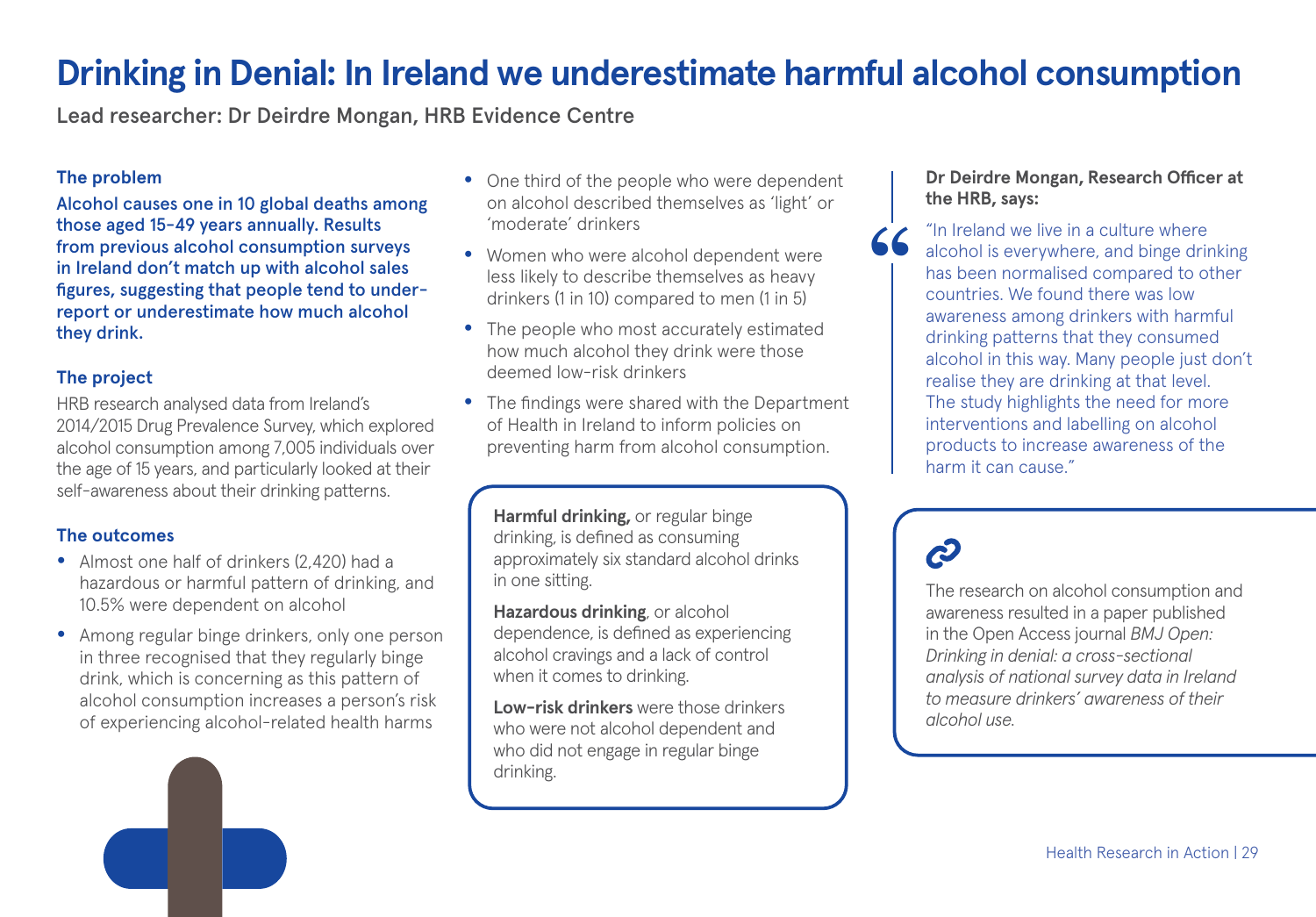### **Providing older people with care and their own front door how is housing with support perceived?**

Researchers: HRB Evidence Centre

#### **The problem**

Housing with support aims to enable older people to age with dignity, independence and their own front door. It provides them with care services and support in purpose-built, noninstitutional accommodation. But for it to work, we need to know what people think about it, and what impact it could have on their lives.

#### **The project**

The Department of Health and the Department of Housing, Local Government and Heritage commissioned an evidence review, arising from the Joint Policy Statement 'Housing Options for our Ageing Population'. Researchers at the HRB Evidence Centre analysed 75 papers on housing with support across 10 countries (including the USA, Israel, Australia, New Zealand, Canada, the UK and several European countries) to explore older people's perceptions and impacts of housing with support.

#### **The outcomes**

The evidence review found that -

• Older people transitioned to housing with support more successfully if they had choice about where they went and the type of accommodation to which they moved

- It is important to recognise the emotional impact of moving to new accommodation, particularly if meaningful objects can't be moved too
- It is easier for older people to move to housing with support if they can maintain their existing social networks and their familiar community services
- Having opportunities to socialise as much as possible in a vibrant community with enjoyable activities (such as gardening, dinner clubs, and cafes) help to promote successful transition to housing with support.

Olivia Cagney, HRB Evidence Centre, says:

In Ireland, we often rely on nursing homes to support older people as they require more care and services. We wanted to look at a different experience, one where the older person lives more independently and has their own front door, but is in purpose-built accommodation and small communities where services are provided. By learning more about the perceptions and impacts of housing with support in other countries around the world, we have gathered important evidence that can inform the expansion of this kind of accommodation for older people in Ireland." **"**

**Welcoming the publication of this HRB evidence review, Mary Butler, TD, Minister of State for Mental Health and Older People, said:**

"We all want opportunities to live full and meaningful lives on our own terms. A key principle underpinning government policy is to support older people to live independently in their own homes and communities. The findings of this evidence review will feed into the government's work in this area. By understanding the perceptions of older people themselves, we can reflect their preferences in future policies – helping shape housing models that meet their needs. Older people must have choice when it comes to housing options. Having a say on where they live and who they live with should be at the heart of any housing policy for older people."



**"**

Read *[Housing with support for older](https://www.hrb.ie/fileadmin/2._Plugin_related_files/Publications/2021_publications/2021_HIE/Evidence_Centre/HRB_Evidence_review_Housing_with_support_for_older_people.pdf)  [people, an evidence review.](https://www.hrb.ie/fileadmin/2._Plugin_related_files/Publications/2021_publications/2021_HIE/Evidence_Centre/HRB_Evidence_review_Housing_with_support_for_older_people.pdf)*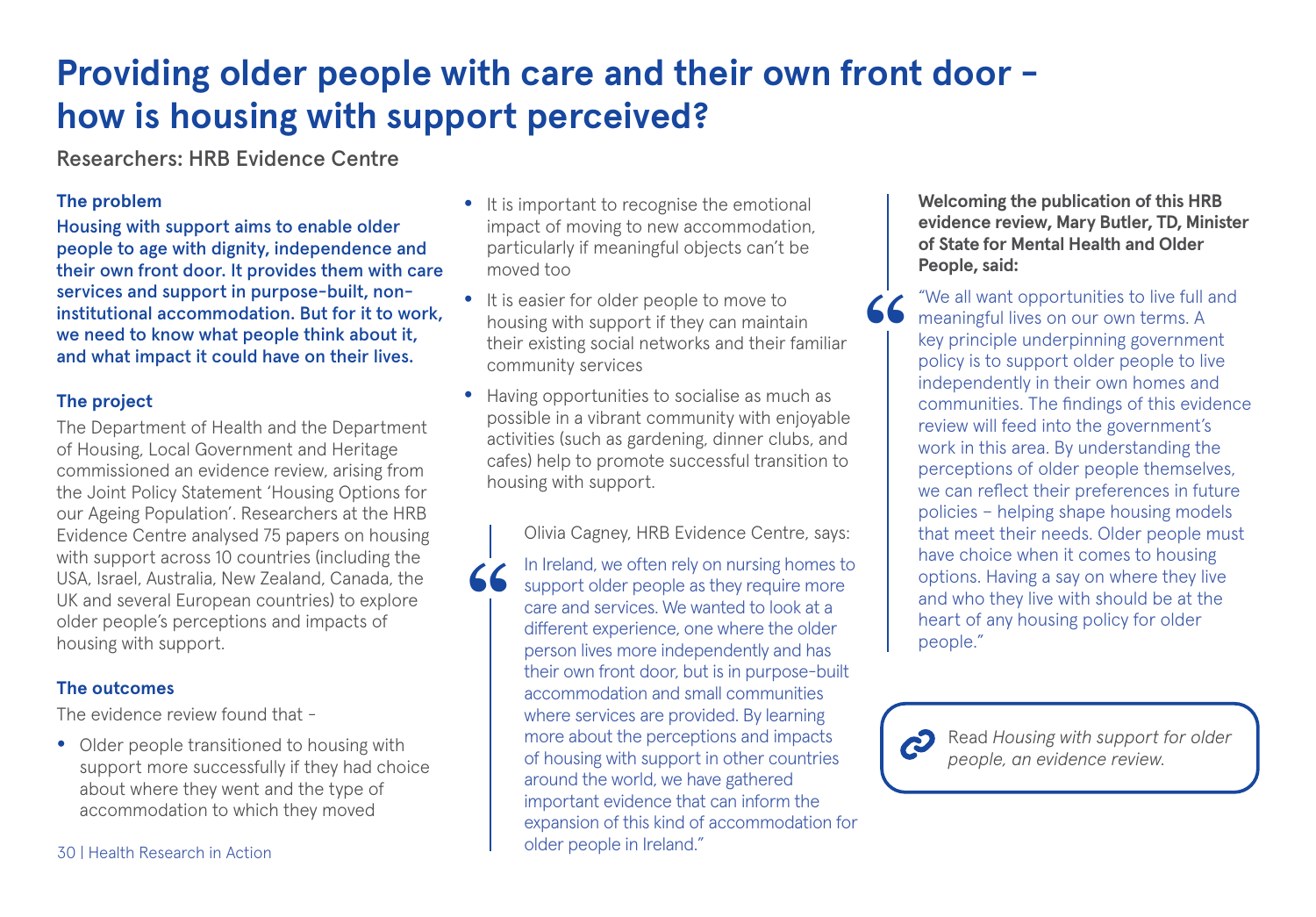### **Treatment for cocaine rising in Western Europe**

Researcher: Dr Suzi Lyons, HRB

#### **The problem**

Concerns have been raised about the evidence of harms caused by increasing cocaine use in Europe. Looking at treatment for cocaine can give some indication of trends in its use in societies. Knowing about these trends can help to inform measures and services to reduce cocaine-related harm.

#### **The project**

HRB researcher Dr Suzi Lyons worked on an international study that examined data from around 700,000 cocaine treatments between 2011 and 2018 across Belgium, England, France, Germany, Ireland, Italy, Luxembourg, Spain, Switzerland and the Netherlands as part of the work of the European Monitoring Centre for Drugs and Drug Addiction (EMCDDA).

#### **The outcomes**

We now know that -

- Cocaine treatment, and therefore likely wider use of the drug in society, rose sharply in Western Europe between 2015 and the end of the study period in 2018
- In Europe, between 2011 and 2018, the vast majority of people in treatment for cocaine use were male, with an average age of 35.

*[Cocaine treatment demands in](https://onlinelibrary.wiley.com/doi/full/10.1111/add.15237)  [ten Western European countries:](https://onlinelibrary.wiley.com/doi/full/10.1111/add.15237)  [observed trends between 2011 and](https://onlinelibrary.wiley.com/doi/full/10.1111/add.15237)  2018* [was published in the journal](https://onlinelibrary.wiley.com/doi/full/10.1111/add.15237)  *[Addiction](https://onlinelibrary.wiley.com/doi/full/10.1111/add.15237)*.

#### **Dr Suzi Lyons, Senior Researcher at the HRB, says:**

"The strength of this study is that it brings together drug treatment data from 10 countries in Western Europe. The trends we saw in cocaine treatment, including the sharp rise in treatments between 2015 and 2018, can assist in planning services. The paper has been widely shared because it was published in a high-impact and accessible journal." **"**

Health Research in Action | 31